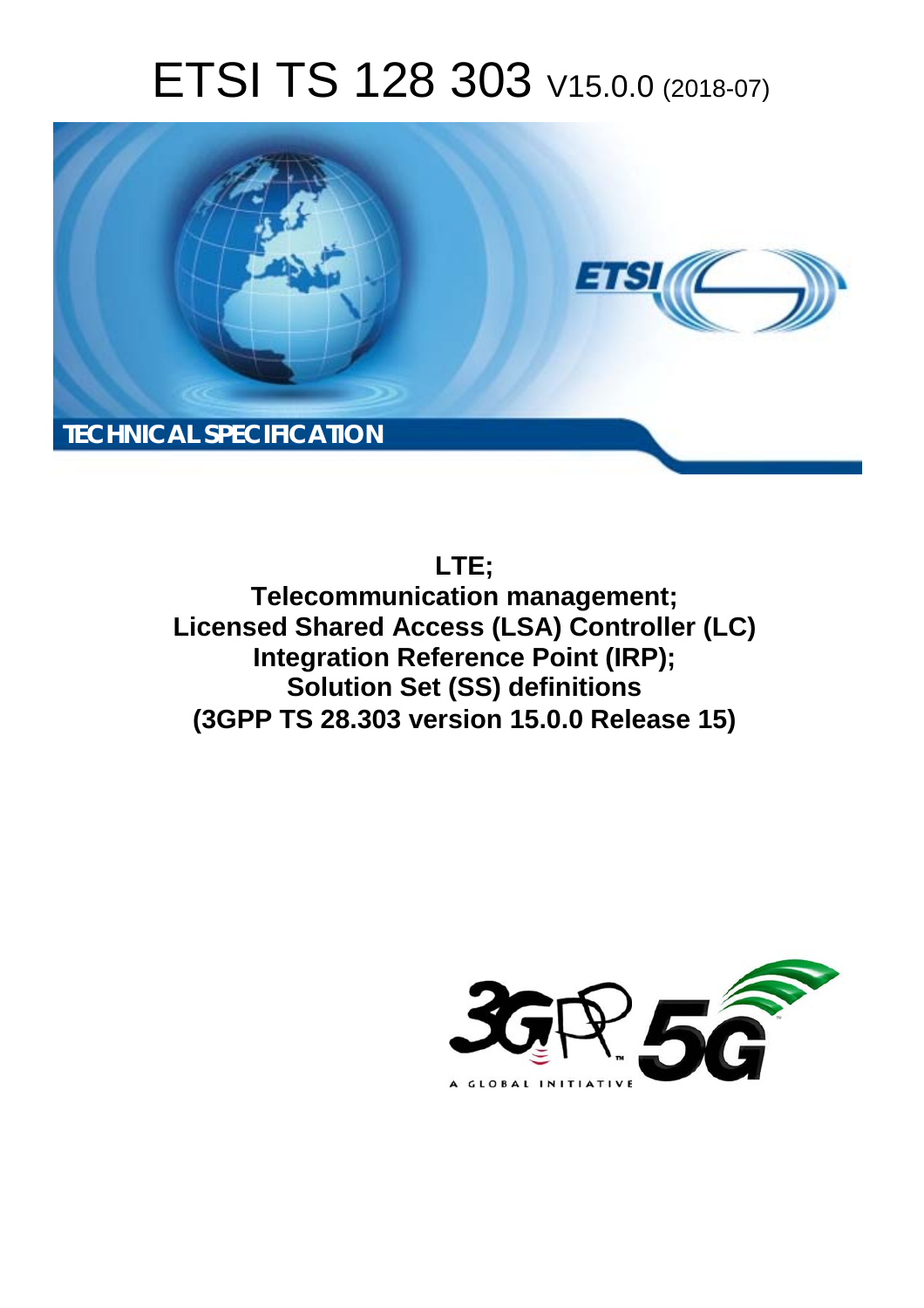Reference RTS/TSGS-0528303vf00

Keywords

LTE

#### *ETSI*

#### 650 Route des Lucioles F-06921 Sophia Antipolis Cedex - FRANCE

Tel.: +33 4 92 94 42 00 Fax: +33 4 93 65 47 16

Siret N° 348 623 562 00017 - NAF 742 C Association à but non lucratif enregistrée à la Sous-Préfecture de Grasse (06) N° 7803/88

#### *Important notice*

The present document can be downloaded from: <http://www.etsi.org/standards-search>

The present document may be made available in electronic versions and/or in print. The content of any electronic and/or print versions of the present document shall not be modified without the prior written authorization of ETSI. In case of any existing or perceived difference in contents between such versions and/or in print, the only prevailing document is the print of the Portable Document Format (PDF) version kept on a specific network drive within ETSI Secretariat.

Users of the present document should be aware that the document may be subject to revision or change of status. Information on the current status of this and other ETSI documents is available at <https://portal.etsi.org/TB/ETSIDeliverableStatus.aspx>

If you find errors in the present document, please send your comment to one of the following services: <https://portal.etsi.org/People/CommiteeSupportStaff.aspx>

#### *Copyright Notification*

No part may be reproduced or utilized in any form or by any means, electronic or mechanical, including photocopying and microfilm except as authorized by written permission of ETSI. The content of the PDF version shall not be modified without the written authorization of ETSI. The copyright and the foregoing restriction extend to reproduction in all media.

> © ETSI 2018. All rights reserved.

**DECT**TM, **PLUGTESTS**TM, **UMTS**TM and the ETSI logo are trademarks of ETSI registered for the benefit of its Members. **3GPP**TM and **LTE**TM are trademarks of ETSI registered for the benefit of its Members and of the 3GPP Organizational Partners. **oneM2M** logo is protected for the benefit of its Members.

**GSM**® and the GSM logo are trademarks registered and owned by the GSM Association.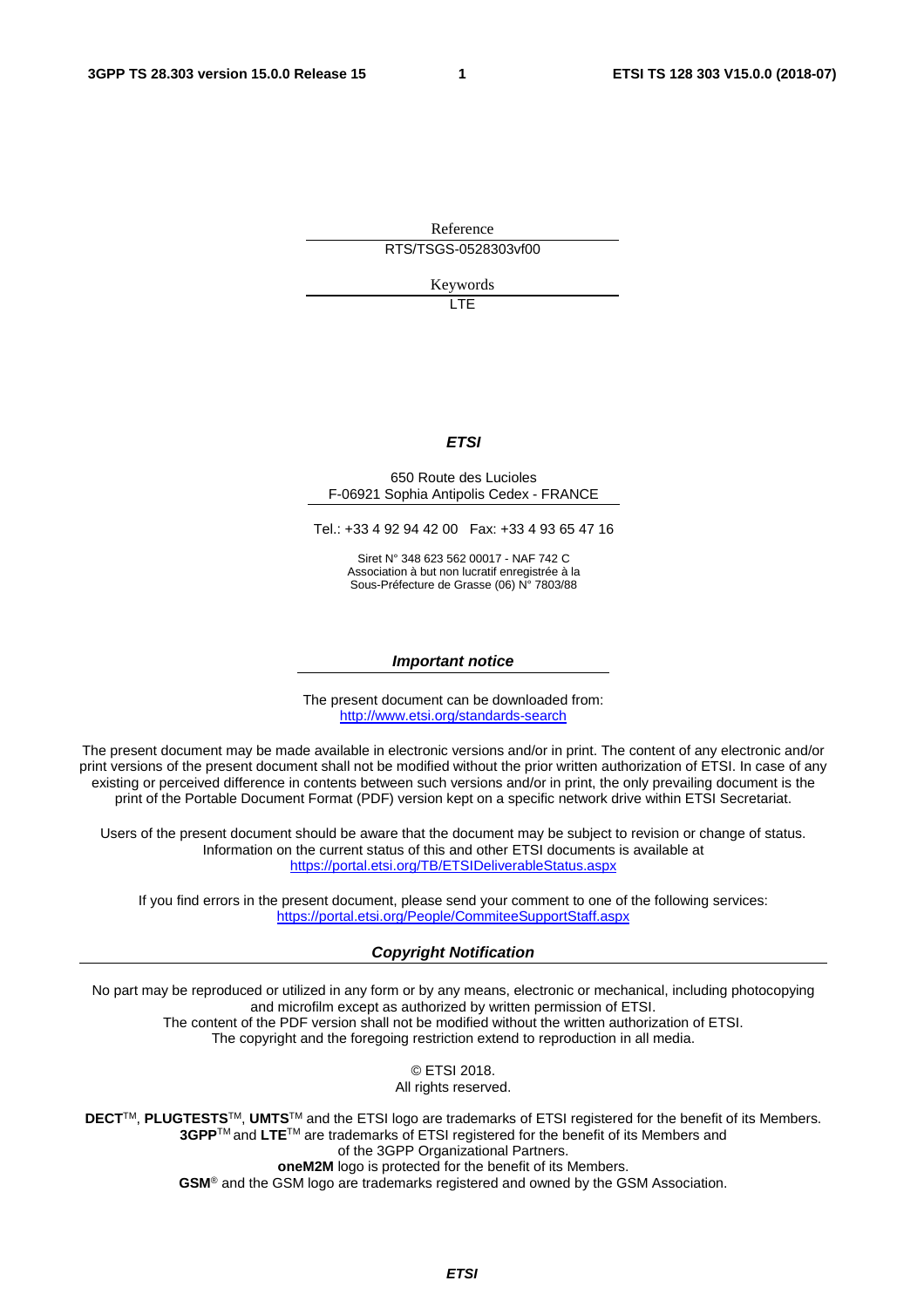# Intellectual Property Rights

#### Essential patents

IPRs essential or potentially essential to normative deliverables may have been declared to ETSI. The information pertaining to these essential IPRs, if any, is publicly available for **ETSI members and non-members**, and can be found in ETSI SR 000 314: *"Intellectual Property Rights (IPRs); Essential, or potentially Essential, IPRs notified to ETSI in respect of ETSI standards"*, which is available from the ETSI Secretariat. Latest updates are available on the ETSI Web server ([https://ipr.etsi.org/\)](https://ipr.etsi.org/).

Pursuant to the ETSI IPR Policy, no investigation, including IPR searches, has been carried out by ETSI. No guarantee can be given as to the existence of other IPRs not referenced in ETSI SR 000 314 (or the updates on the ETSI Web server) which are, or may be, or may become, essential to the present document.

#### **Trademarks**

The present document may include trademarks and/or tradenames which are asserted and/or registered by their owners. ETSI claims no ownership of these except for any which are indicated as being the property of ETSI, and conveys no right to use or reproduce any trademark and/or tradename. Mention of those trademarks in the present document does not constitute an endorsement by ETSI of products, services or organizations associated with those trademarks.

# Foreword

This Technical Specification (TS) has been produced by ETSI 3rd Generation Partnership Project (3GPP).

The present document may refer to technical specifications or reports using their 3GPP identities, UMTS identities or GSM identities. These should be interpreted as being references to the corresponding ETSI deliverables.

The cross reference between GSM, UMTS, 3GPP and ETSI identities can be found under [http://webapp.etsi.org/key/queryform.asp.](http://webapp.etsi.org/key/queryform.asp)

# Modal verbs terminology

In the present document "**shall**", "**shall not**", "**should**", "**should not**", "**may**", "**need not**", "**will**", "**will not**", "**can**" and "**cannot**" are to be interpreted as described in clause 3.2 of the [ETSI Drafting Rules](https://portal.etsi.org/Services/editHelp!/Howtostart/ETSIDraftingRules.aspx) (Verbal forms for the expression of provisions).

"**must**" and "**must not**" are **NOT** allowed in ETSI deliverables except when used in direct citation.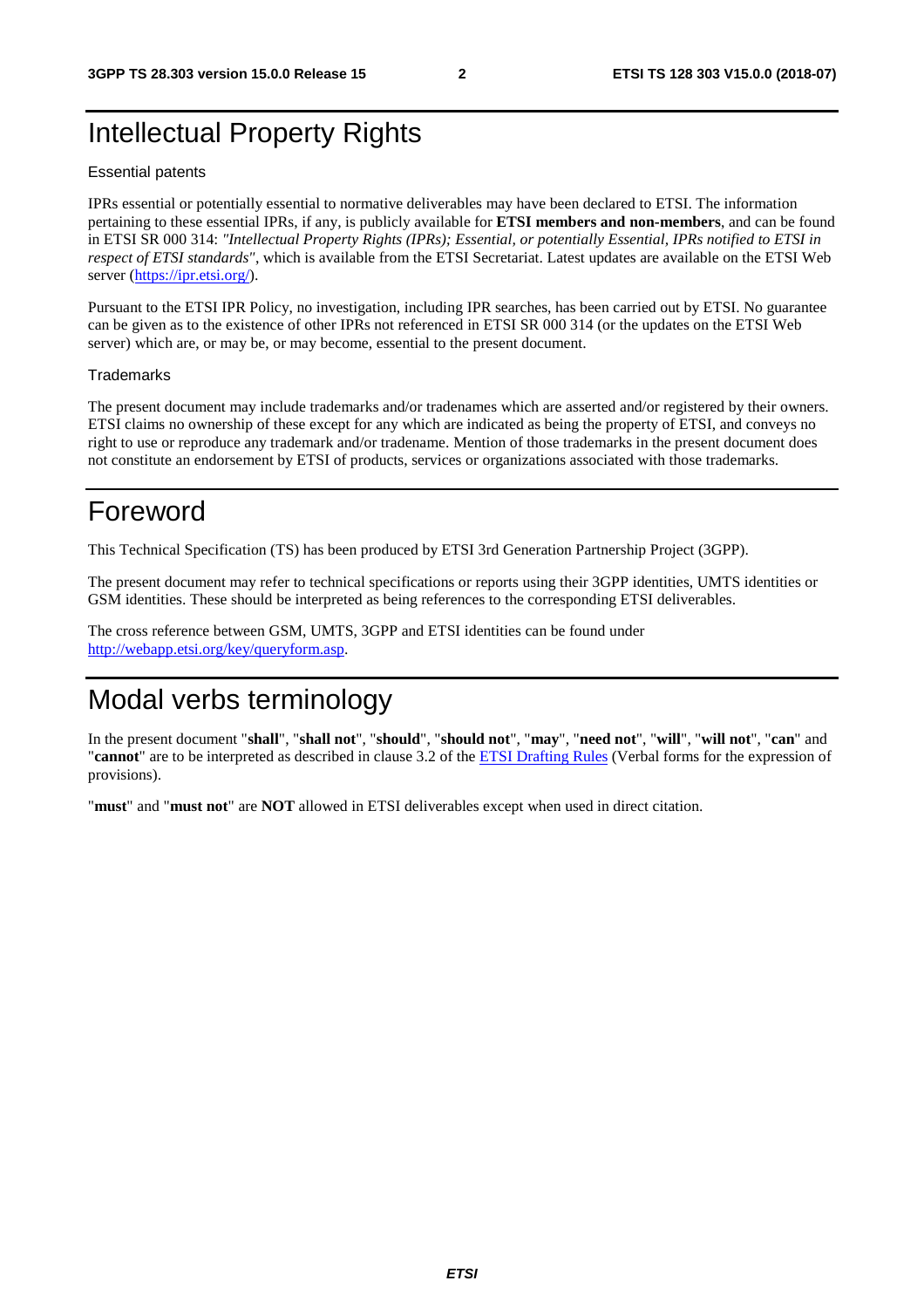# Contents

| 1                                    |                             |  |
|--------------------------------------|-----------------------------|--|
| 2                                    |                             |  |
| 3                                    |                             |  |
| 3.1                                  |                             |  |
| 3.2                                  |                             |  |
| $\overline{4}$                       |                             |  |
|                                      | <b>Annex A (normative):</b> |  |
|                                      |                             |  |
|                                      | <b>Annex B</b> (normative): |  |
| B.1                                  |                             |  |
| B.1.1                                |                             |  |
| <b>B.1.3</b>                         |                             |  |
| B.2                                  |                             |  |
| B.2.1                                |                             |  |
| <b>B.2.2</b>                         |                             |  |
| <b>B.2.3</b>                         |                             |  |
| B.2.3.1                              |                             |  |
| <b>B.2.3.1.1</b><br><b>B.2.3.1.2</b> |                             |  |
| B.2.3.1.3                            |                             |  |
| <b>B.2.3.2</b>                       |                             |  |
| <b>B.2.3.2.1</b>                     |                             |  |
| B.2.3.2.2                            |                             |  |
| <b>B.2.3.2.3</b>                     |                             |  |
| <b>B.2.3.3</b>                       |                             |  |
| B.2.3.3.1                            |                             |  |
| <b>B.2.3.3.2</b>                     |                             |  |
| B.2.3.3.3                            |                             |  |
| <b>B.2.3.4</b><br><b>B.2.3.4.1</b>   |                             |  |
| B.2.3.4.2                            |                             |  |
| B.2.3.4.3                            |                             |  |
| <b>B.2.3.5</b>                       |                             |  |
| B.2.3.5.1                            |                             |  |
| B.2.3.5.2                            |                             |  |
| B.2.3.5.3                            |                             |  |
| <b>B.2.3.6</b>                       |                             |  |
| B.2.3.6.1                            |                             |  |
| B.2.3.6.2                            |                             |  |
| B.2.3.6.3<br><b>B.2.3.7</b>          |                             |  |
| <b>B.2.3.7.1</b>                     |                             |  |
| B.2.3.7.2                            |                             |  |
| B.2.3.7.3                            |                             |  |
| B.2.4                                |                             |  |
| B.2.4.1                              |                             |  |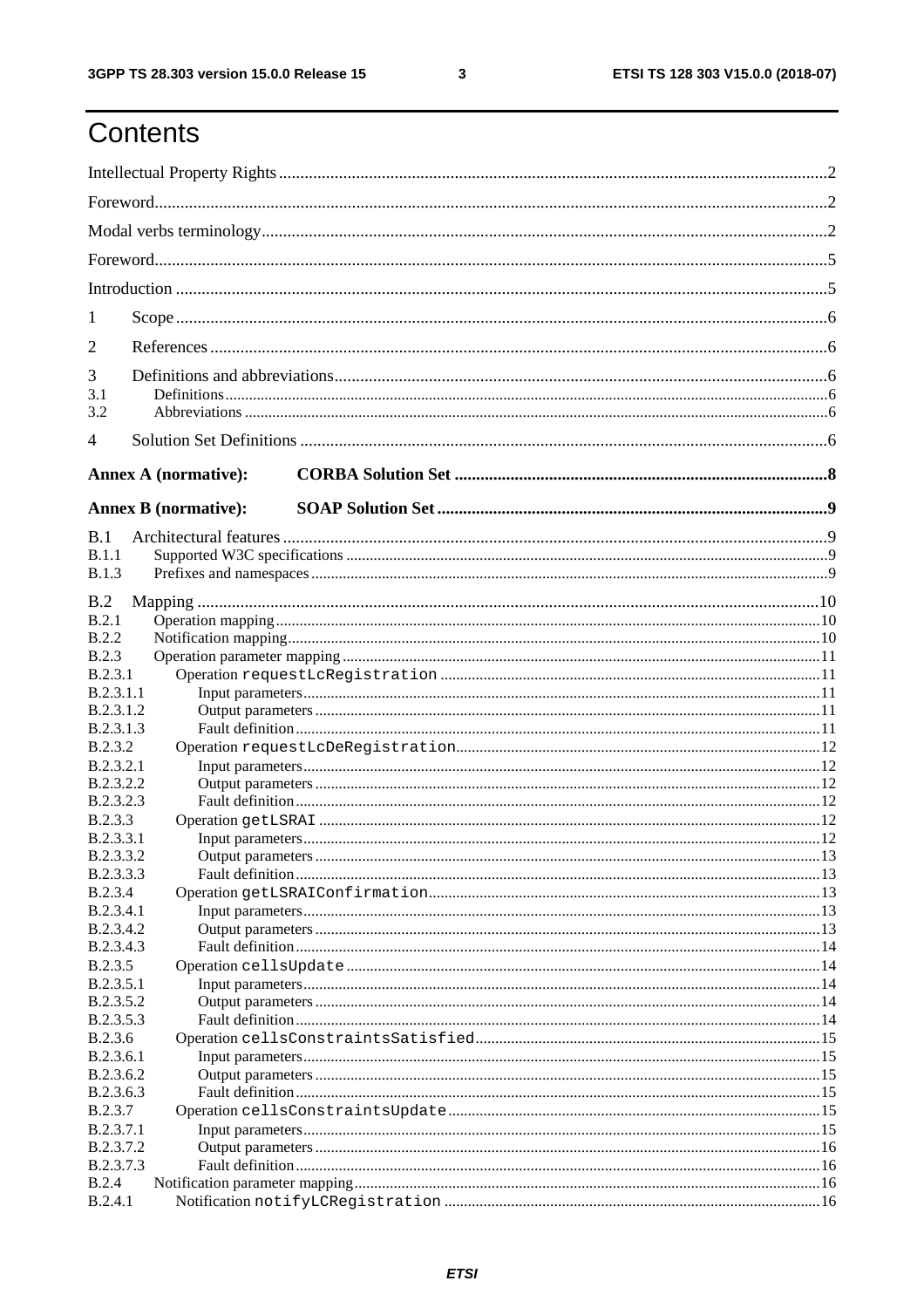| <b>B</b> 2.4 1 1              |            |
|-------------------------------|------------|
| B.2.4.2                       |            |
| B.2.4.2.1                     |            |
| B.2.4.3                       |            |
| <b>B.2.4.3.1</b>              |            |
| B.2.4.4                       |            |
| B.2.4.4.1                     |            |
| B.2.4.5                       |            |
| <b>B</b> 24.51                |            |
| B.2.4.6                       |            |
| B.2.4.6.1                     |            |
| B.3                           |            |
| <b>B.3.1</b>                  |            |
| <b>B.3.2</b>                  |            |
| <b>B.3.3</b>                  |            |
| <b>B.3.4</b>                  |            |
| <b>B.3.5</b>                  |            |
| <b>B.3.6</b>                  |            |
| <b>B.3.7</b>                  |            |
| <b>Annex C</b> (informative): |            |
|                               | $\cdot$ 31 |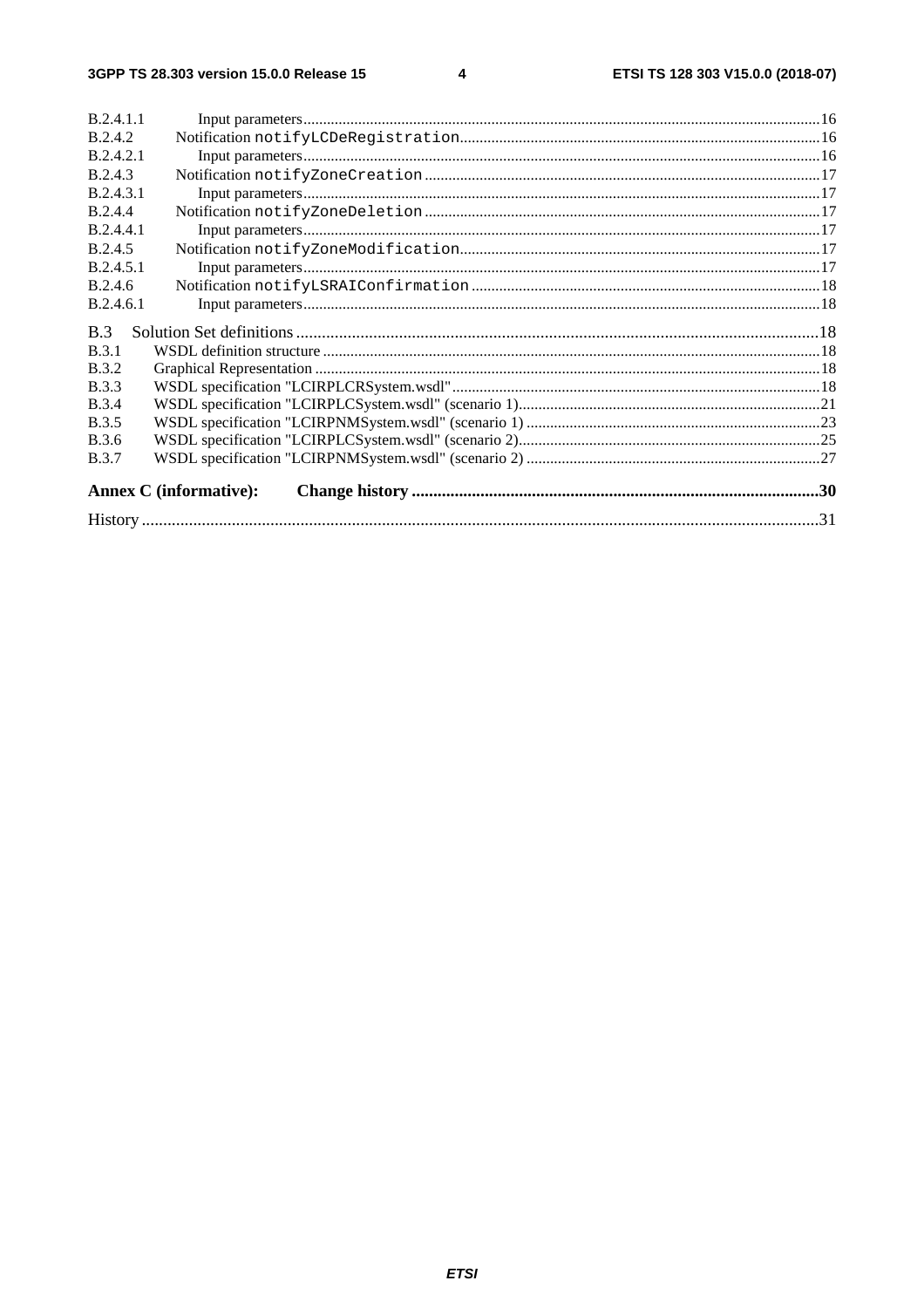# Foreword

This Technical Specification has been produced by the 3rd Generation Partnership Project (3GPP).

The contents of the present document are subject to continuing work within the TSG and may change following formal TSG approval. Should the TSG modify the contents of the present document, it will be re-released by the TSG with an identifying change of release date and an increase in version number as follows:

Version x.y.z

where:

- x the first digit:
	- 1 presented to TSG for information;
	- 2 presented to TSG for approval;
	- 3 or greater indicates TSG approved document under change control.
- y the second digit is incremented for all changes of substance, i.e. technical enhancements, corrections, updates, etc.
- z the third digit is incremented when editorial only changes have been incorporated in the document.

### Introduction

The present document is part of a TS-family covering the 3rd Generation Partnership Project; Technical Specification Group Services and System Aspects; Telecommunication management; as identified below:

- 28.301 LSA Controller (LC) Integration Reference Point (IRP); Requirements
- 28.302 LSA Controller (LC) Integration Reference Point (IRP); Information Service (IS)
- **28.303 LSA Controller (LC) Integration Reference Point (IRP); Solution Set (SS) definitions**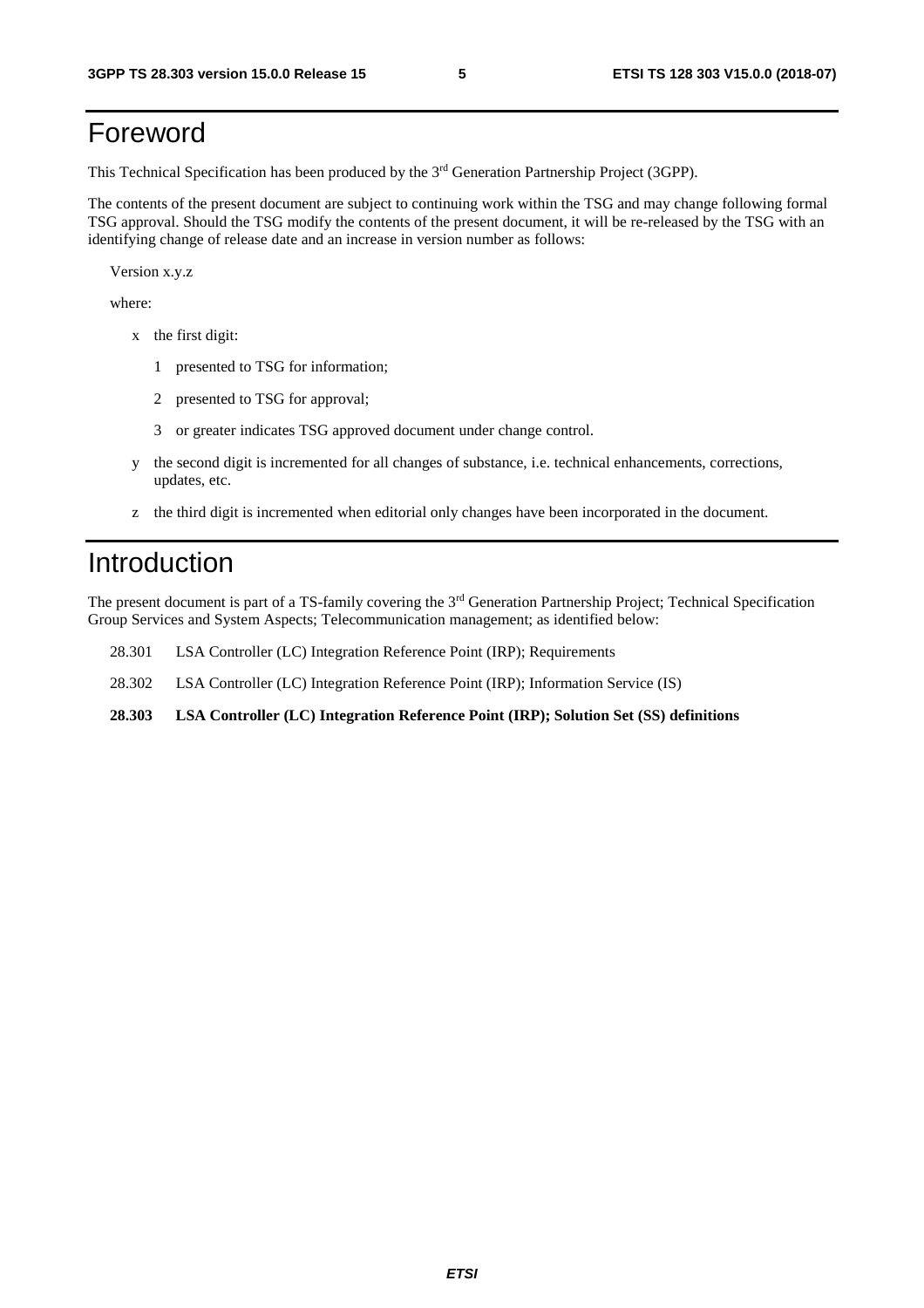### 1 Scope

The purpose of the present document is to define the mapping of the LSA Controller (LC) Integration Reference Point (IRP) (see 3GPP TS 28.302 [2]) to the protocol specific details necessary for implementation of this IRP in a CORBA/IDL environment and in a SOAP/WSDL environment.

This Solution Set specification is related to 3GPP TS 28.302 V14.0.X.

# 2 References

The following documents contain provisions which, through reference in this text, constitute provisions of the present document.

- References are either specific (identified by date of publication, edition number, version number, etc.) or non-specific.
- For a specific reference, subsequent revisions do not apply.
- For a non-specific reference, the latest version applies. In the case of a reference to a 3GPP document (including a GSM document), a non-specific reference implicitly refers to the latest version of that document *in the same Release as the present document*.
- [1] 3GPP TR 21.905: "Vocabulary for 3GPP Specifications".
- [2] 3GPP TS 28.302: "Telecommunication Management; Licensed Shared Access (LSA) Controller (LC) Integration Reference Point (IRP); Information Service (IS)".
- [3] W3C SOAP 1.1 specification: "Simple Object Access Protocol (SOAP) 1.1", [\(http://www.w3.org/TR/2000/NOTE-SOAP-20000508/](http://www.w3.org/TR/2000/NOTE-SOAP-20000508/))
- [4] W3C WSDL 1.1 specification: "Web Services Description Language (WSDL) 1.1", ([http://www.w3.org/TR/2001/NOTE-wsdl-20010315](http://www.w3.org/TR/wsdl))
- [5] W3C SOAP 1.2 specification: "SOAP Version 1.2 Part 1: Messaging Framework", [\(http://www.w3.org/TR/soap12-part1/](http://www.w3.org/TR/soap12-part1/))

# 3 Definitions and abbreviations

### 3.1 Definitions

For the purposes of the present document, the terms and definitions given in 3GPP TR 21.905 [1] and the following apply. A term defined in the present document takes precedence over the definition of the same term, if any, in 3GPP TR 21.905 [1].

### 3.2 Abbreviations

For the purposes of the present document, the abbreviations given in 3GPP TR 21.905 [1] and the following apply. An abbreviation defined in the present document takes precedence over the definition of the same abbreviation, if any, in 3GPP TR 21.905 [1].

| <b>CORBA</b> | Common Object Request Broker Architecture |
|--------------|-------------------------------------------|
| OMG          | <b>Object Management Group</b>            |
| WSDL         | Web Service Description Language          |

4 Solution Set Definitions

The present document defines the following Solution Set definitions: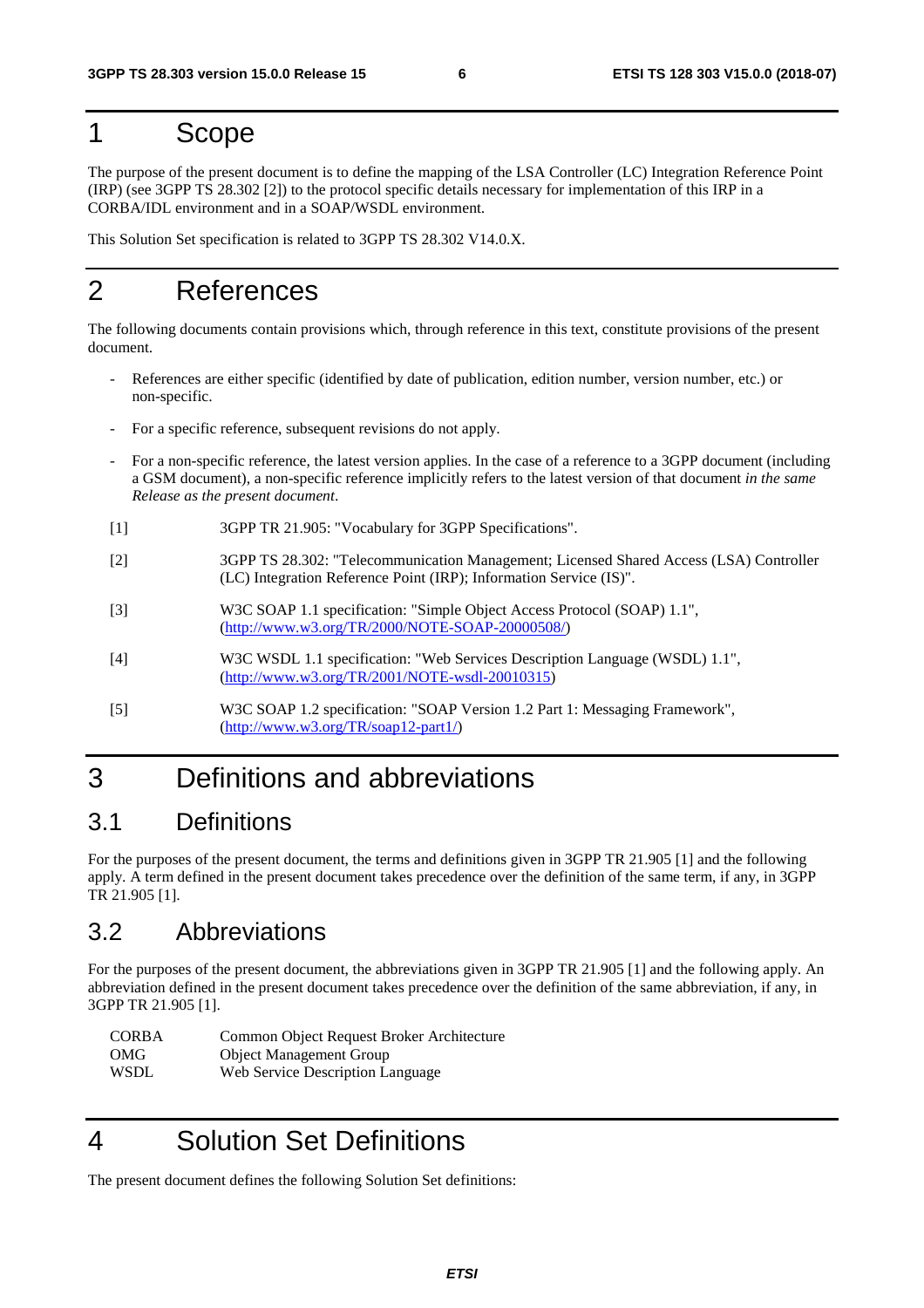Annex A provides the CORBA Solution Set. Annex B provides the SOAP Solution Set.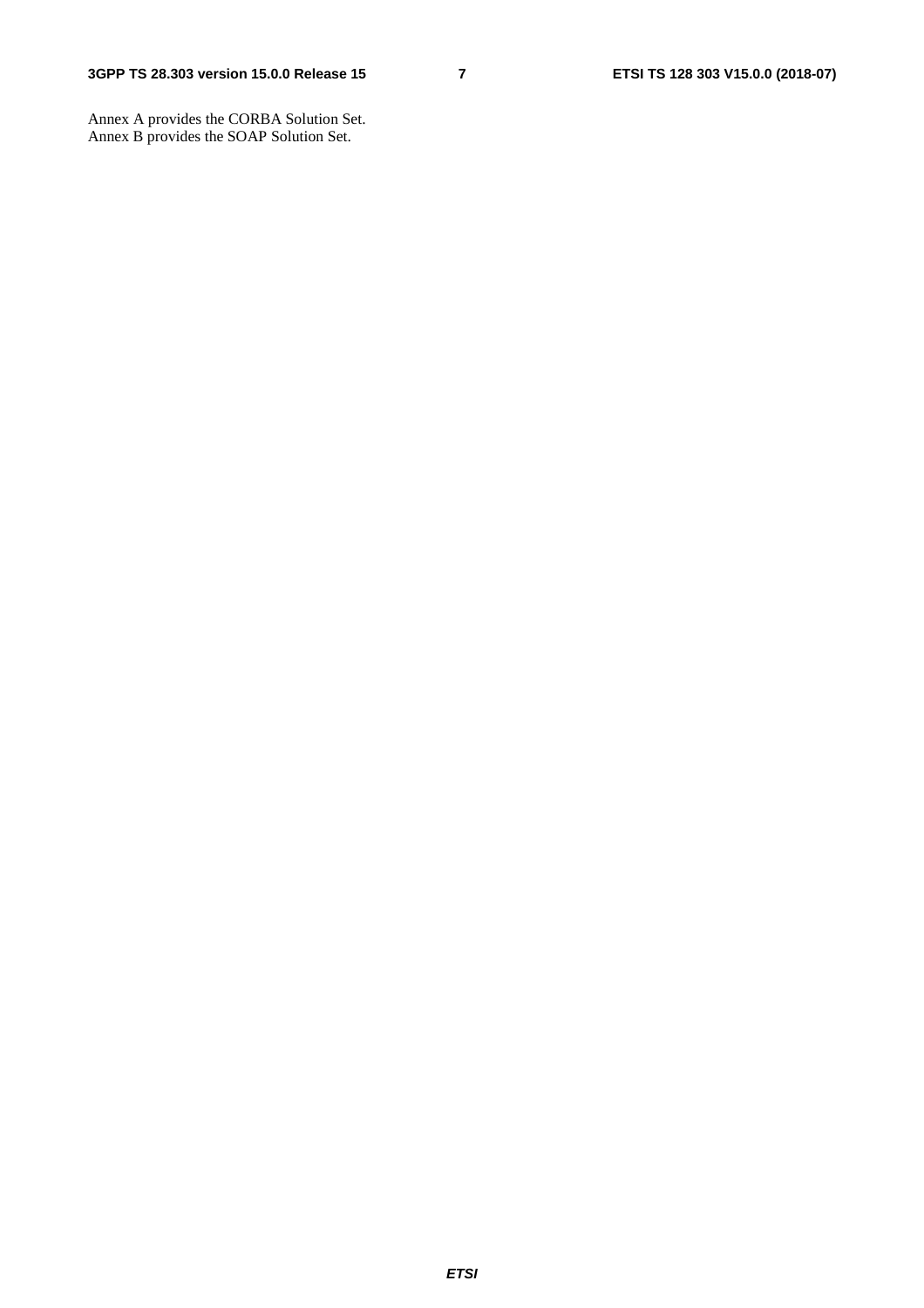# Annex A (normative): CORBA Solution Set

This annex specifies the CORBA Solution Set for the IRP whose semantics are specified in 3GPP TS 28.302 [2].

The CORBA Solution Set is not provided in the present document.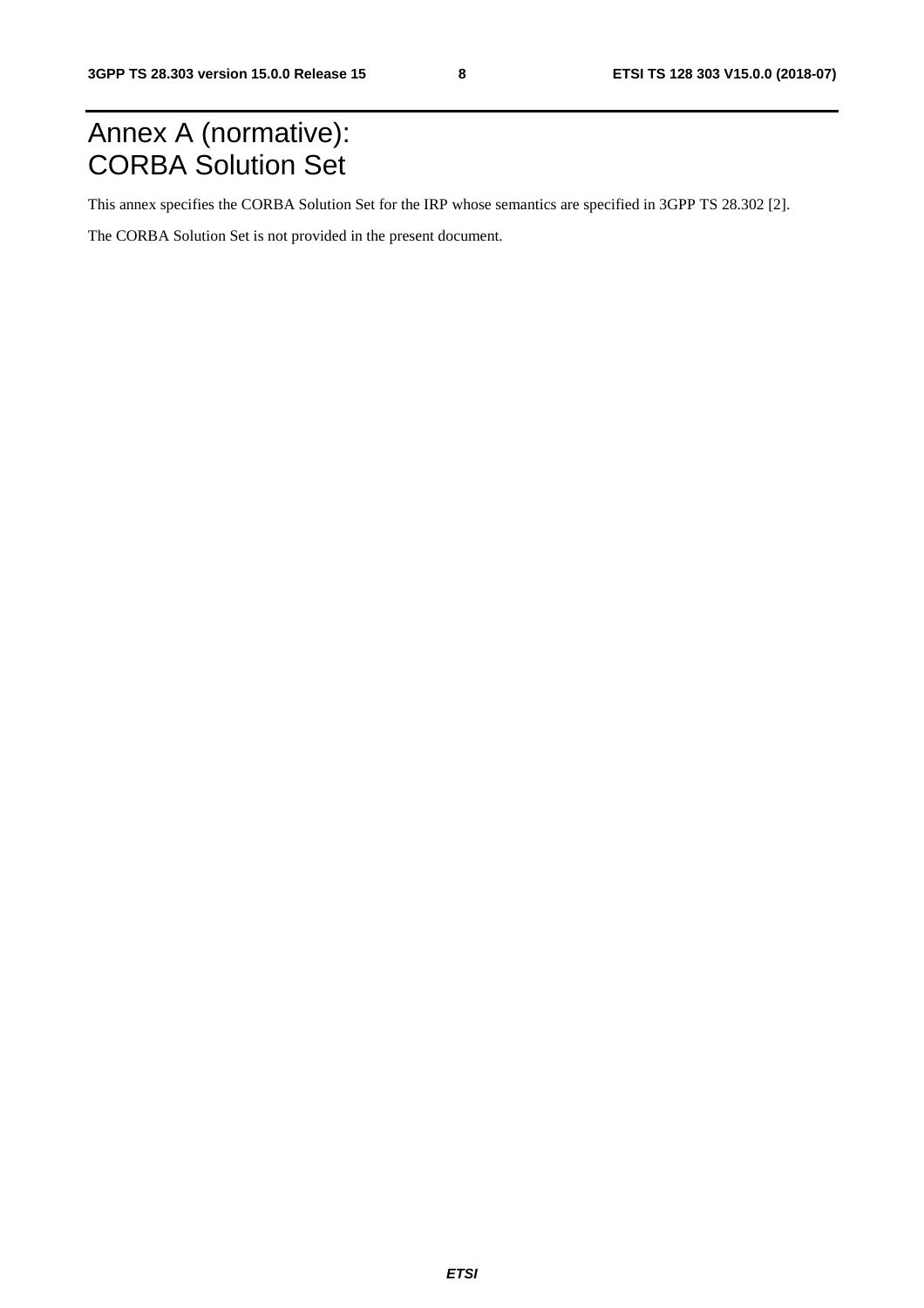# Annex B (normative): SOAP Solution Set

This annex specifies the SOAP Solution Set for the IRP whose semantics are specified in 3GPP TS 28.302 [2].

# B.1 Architectural features

### B.1.1 Supported W3C specifications

The SOAP 1.1 specification [3] and WSDL 1.1 specification [4] are supported.

The SOAP 1.2 specification [5] is supported optionally.

The present document uses "document" style in the WSDL description.

The present document uses "literal" encoding style in the WSDL description.

### B.1.3 Prefixes and namespaces

The present document uses a number of namespace prefixes throughout that are listed in table B.1.3.1.

#### **Table B.1.3.1: Prefixes and Namespaces used in the present document**

| <b>Prefix</b>         | <b>Namespace</b>                                                     |  |  |
|-----------------------|----------------------------------------------------------------------|--|--|
| http                  | http://schemas.xmlsoap.org/wsdl/http/                                |  |  |
| soap                  | http://schemas.xmlsoap.org/wsdl/soap/                                |  |  |
| soapenc               | http://schemas.xmlsoap.org/soap/encoding/                            |  |  |
| <b>XS</b>             | http://www.w3.org/2001/XMLSchema                                     |  |  |
| <b>LCIRPLCS</b> vstem | http://www.3gpp.org/ftp/specs/archive/28_series/28303#LCIRPLCSystem  |  |  |
| <b>LCIRPNMData</b>    | http://www.3gpp.org/ftp/specs/archive/28_series/28303#LCIRPNMData    |  |  |
| <b>LCIRPLCRSystem</b> | http://www.3gpp.org/ftp/specs/archive/28_series/28303#LCIRPLCRSystem |  |  |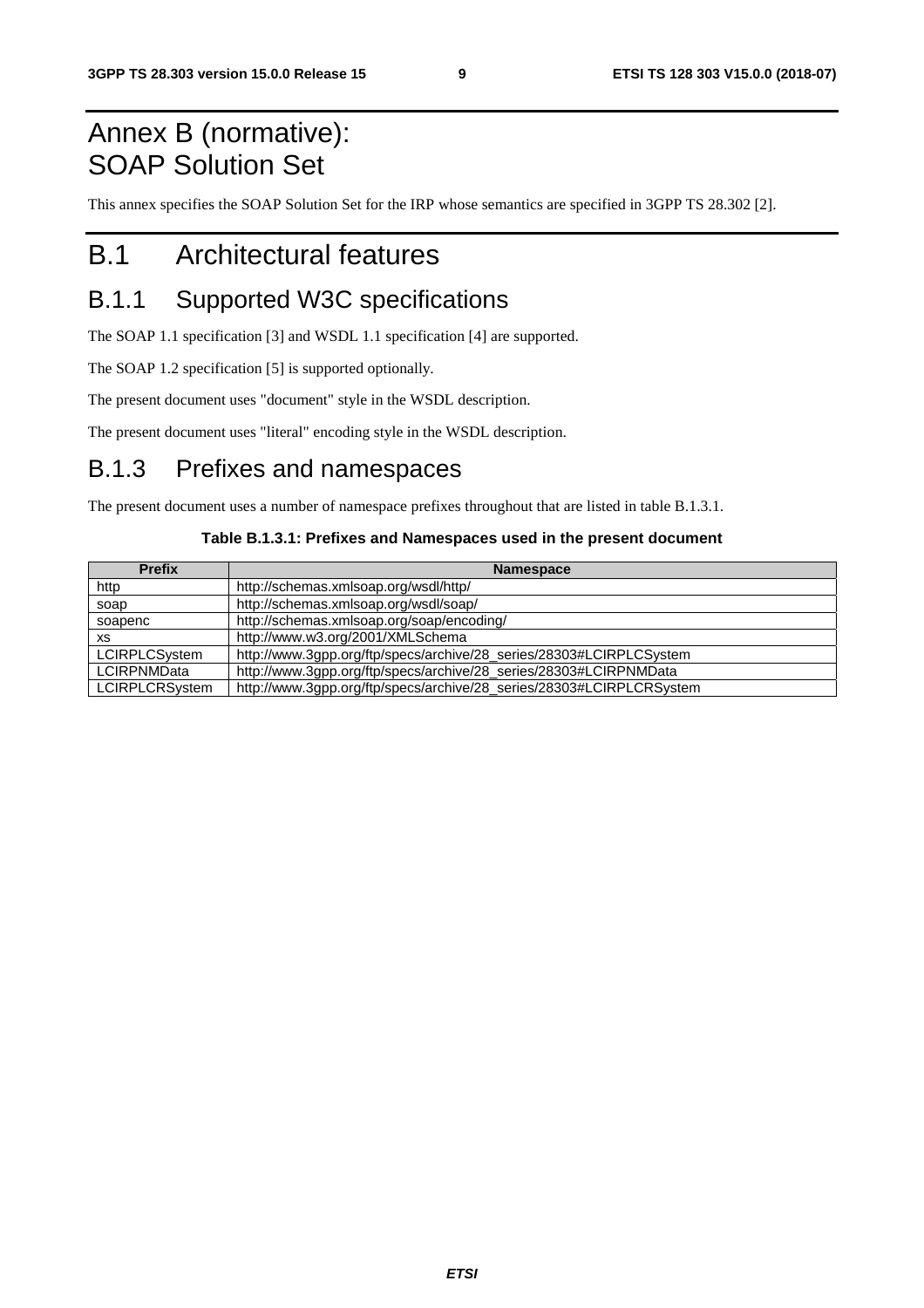# B.2 Mapping

# B.2.1 Operation mapping

3GPP TS 28.302 [2] defines the semantics of operations. This chapter specifies the mapping of these operations to their SS equivalents.

#### Table B.2.1.1: Mapping from IS operations to SS equivalents (scenario 1, interface OperationsInvokedByNM)

| <b>IS operation</b><br>(3GPP TS 28.302 [2]) | <b>SS operation</b>             | <b>Port</b>        | Support<br><b>Qualifier</b> |
|---------------------------------------------|---------------------------------|--------------------|-----------------------------|
| <b>requestLcRegistration</b>                | <b>IrequestLcRegistration</b>   | <b>LCIRPLCPort</b> | M                           |
| <b>requestLcDeRegistration</b>              | <b>IrequestLcDeRegistration</b> | <b>LCIRPLCPort</b> | M                           |
| getLSRAI                                    | laetLSRAI                       | <b>LCIRPLCPort</b> | M                           |

Table B.2.1.2: Mapping from IS operations to SS equivalents (scenario 1, interface OperationsInvokedByLC)

| <b>IS operation</b><br>(3GPP TS 28.302 [2]) | <b>SS operation</b>           | Port        | <b>Support</b><br><b>Qualifier</b> |
|---------------------------------------------|-------------------------------|-------------|------------------------------------|
| getLSRAIConfirmation                        | <b>l</b> aetLSRAIConfirmation | LCIRPNMPort | м                                  |

Table B.2.1.3: Mapping from IS operations to SS equivalents (scenario 2, interface OperationsInvokedByNM)

| <b>IS operation</b><br>(3GPP TS 28.302 [2]) | <b>SS operation</b>       | Port               | <b>Support</b><br><b>Qualifier</b> |
|---------------------------------------------|---------------------------|--------------------|------------------------------------|
| cellsUpdate                                 | cellsUpdate               | <b>LCIRPLCPort</b> | М                                  |
| <b>IcellsConstraintsSatisfied</b>           | cellsConstraintsSatisfied | <b>LCIRPLCPort</b> | М                                  |

Table B.2.1.4: Mapping from IS operations to SS equivalents (scenario 2, interface OperationsInvokedByLC)

| <b>IS operation</b><br>(3GPP TS 28.302 [2]) | <b>SS operation</b>            | Port        | Support<br>Qualifier |
|---------------------------------------------|--------------------------------|-------------|----------------------|
| <b>IcellsConstraintsUpdate</b>              | <b>IcellsConstraintsUpdate</b> | LCIRPNMPort | М                    |

### B.2.2 Notification mapping

3GPP TS 28.302 [2] defines the semantics of notifications. This clause specifies the mapping of these notifications to their SS equivalents.

| Table B.2.2.1: Mapping from IS operations to SS equivalents (scenario 1, interface NotificationsEmittedByLC) |  |  |
|--------------------------------------------------------------------------------------------------------------|--|--|
|                                                                                                              |  |  |

| <b>IS notification</b><br>(3GPP TS 28.302 [2]) | <b>SS notification</b>  | <b>Port</b>        | <b>Support</b><br>Qualifier |
|------------------------------------------------|-------------------------|--------------------|-----------------------------|
| notifyLCRegistration                           | notifyLCRegistration    | <b>LCIRPLCPort</b> | м                           |
| notifyLCDeRegistration                         | InotifyLCDeRegistration | <b>LCIRPLCPort</b> | м                           |
| InotifyZoneCreation                            | InotifyZoneCreation     | <b>LCIRPLCPort</b> | М                           |
| InotifyZoneDeletion                            | InotifvZoneDeletion     | <b>LCIRPLCPort</b> | M                           |
| InotifyZoneModification                        | InotifyZoneModification | <b>LCIRPLCPort</b> | М                           |

Table B.2.2.2: Mapping from IS operations to SS equivalents (scenario 1, interface NotificationsEmittedByNM)

| <b>IS</b> notification<br>(3GPP TS 28.302 [2]) | <b>SS notification</b>   | Port        | <b>Support</b><br><b>Qualifier</b> |
|------------------------------------------------|--------------------------|-------------|------------------------------------|
| notifyLSRAIConfirmation                        | InotifyLSRAIConfirmation | LCIRPNMPort | М                                  |

Table B.2.2.3: Mapping from IS operations to SS equivalents (scenario 2, interface NotificationsEmittedByLC)

| <b>IS notification</b><br>(3GPP TS 28.302 [2]) | <b>SS notification</b>       | Port               | <b>Support</b><br>Qualifier |
|------------------------------------------------|------------------------------|--------------------|-----------------------------|
| InotifyLCRegistration                          | <b>InotifyLCRegistration</b> | <b>LCIRPLCPort</b> | М                           |
| InotifyLCDeRegistration                        | notifyLCDeRegistration       | <b>LCIRPLCPort</b> | м                           |

Table B.2.2.4: Mapping from IS operations to SS equivalents (scenario 2, interface NotificationsEmittedByNM)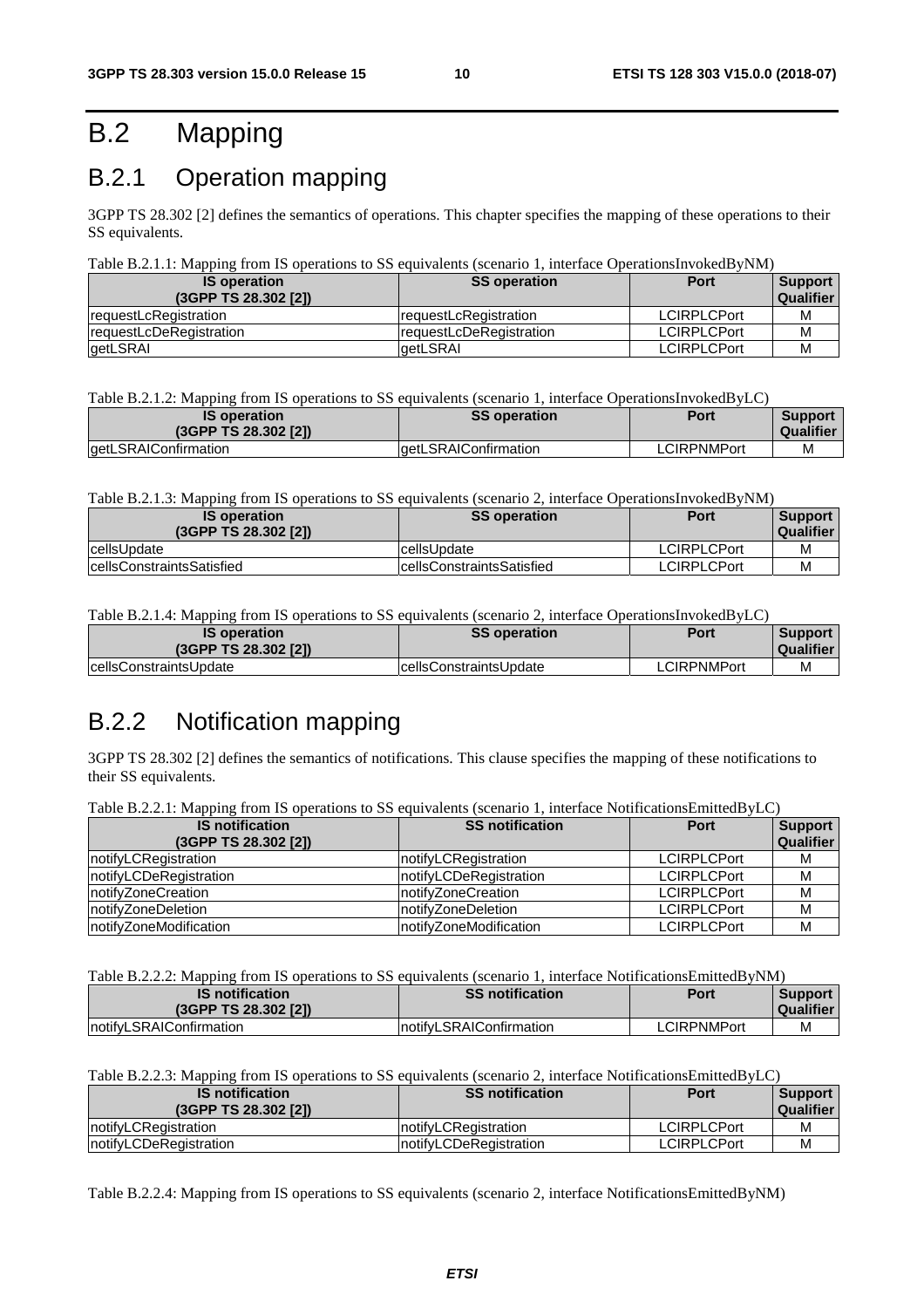| <b>IS notification</b><br>(3GPP TS 28.302 [2]) | <b>SS notification</b> | Port | Support<br>Qualifier |
|------------------------------------------------|------------------------|------|----------------------|
|                                                |                        |      |                      |

### B.2.3 Operation parameter mapping

### B.2.3.1 Operation requestLcRegistration

#### B.2.3.1.1 Input parameters

Table B.2.3.1.1.1: Mapping from IS requestLcRegistration input parameters to SS equivalents

| IS Operation parameter SS Method parameter Qualifier |             |   |
|------------------------------------------------------|-------------|---|
| licenseeld                                           | llicenseeld | м |
| ICId                                                 | ICId        | м |
| <b>IRId</b>                                          | IRId        | м |

XML schema fragment of the requestLcRegistration request:

```
 <element name="requestLcRegistrationRequest"> 
        <complexType> 
         <sequence> 
            <element name="licenseeId" type="integer"/> 
 <element name="lCId" type="integer"/> 
 <element name="lRId" type="integer"/> 
          </sequence> 
        </complexType> 
      </element>
```
#### B.2.3.1.2 Output parameters

Table B.2.3.1.2.1: Mapping from IS requestLcRegistration output parameters to SS equivalents

| IS Operation parameter SS Method parameter Qualifier |                   |    |
|------------------------------------------------------|-------------------|----|
| licenseeld                                           | licenseeld        | м  |
| <b>ICId</b>                                          | <b>ICId</b>       | м  |
| <b>IRId</b>                                          | <b>IRId</b>       | м  |
| cause                                                | cause             | м  |
| result                                               | No direct mapping | -- |

XML schema fragment of the requestLcRegistration response:

```
 <element name="requestLcRegistrationResponse"> 
   <complexType> 
    <sequence> 
        <element name="licenseeId" type="integer"/> 
        <element name="lCId" type="integer"/> 
        <element name="lRId" type="integer"/> 
     </sequence> 
   </complexType> 
 </element>
```
#### B.2.3.1.3 Fault definition

```
 <element name="requestLcRegistrationFault"> 
   <complexType> 
     <choice> 
       <element name="cause" type="integer"/> 
     </choice> 
   </complexType> 
 </element>
```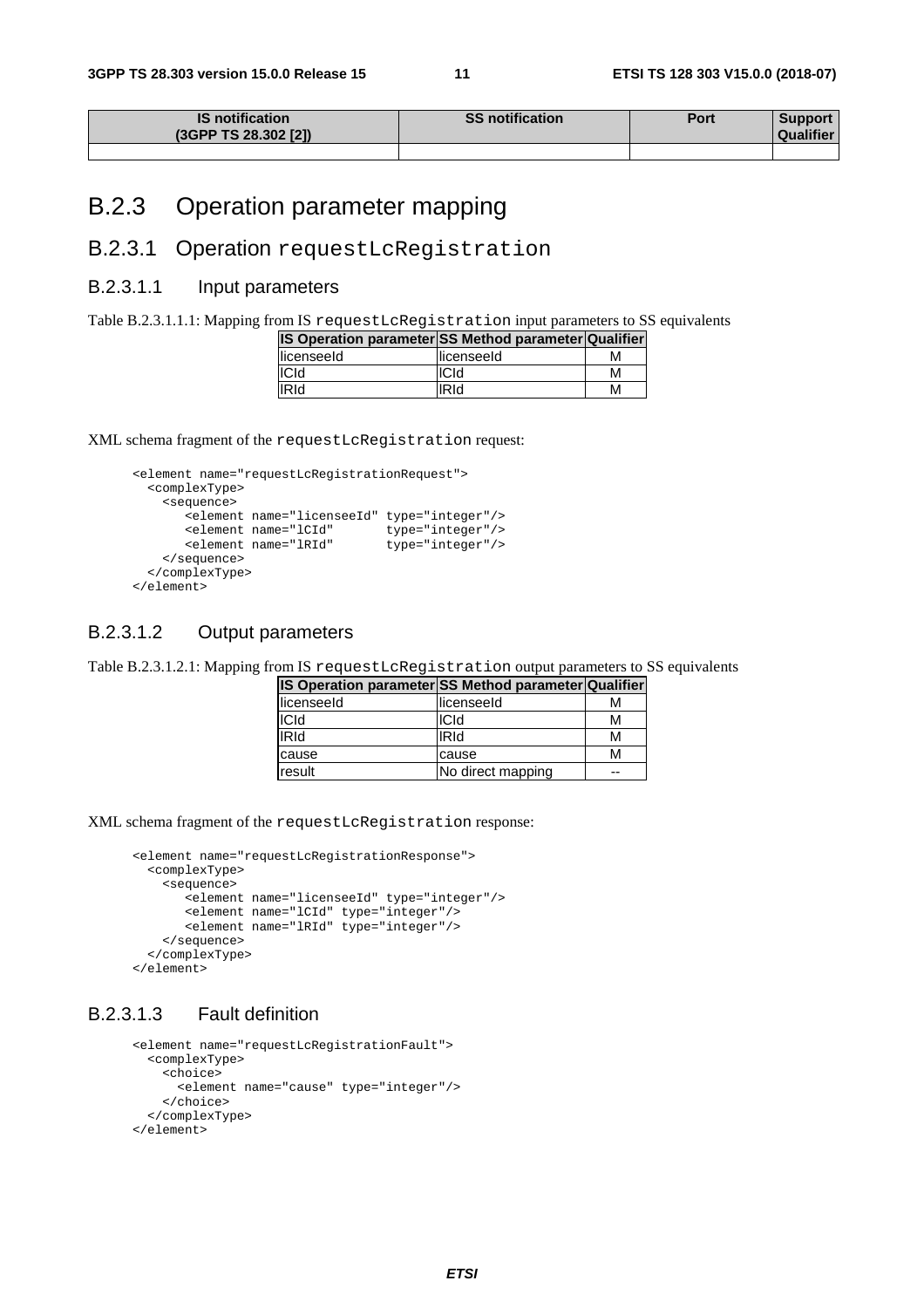#### B.2.3.2 Operation requestLcDeRegistration

#### B.2.3.2.1 Input parameters

Table B.2.3.2.1.1: Mapping from IS requestLcDeRegistration input parameters to SS equivalents

| <b>IS Operation parameter SS Method parameter Qualifier</b> |             |   |
|-------------------------------------------------------------|-------------|---|
| <b>ICId</b>                                                 | <b>ICId</b> | м |
| <b>IRId</b>                                                 | <b>IRId</b> | м |

XML schema fragment of the requestLcDeRegistration request:

```
 <element name="requestLcDeRegistrationRequest"> 
   <complexType> 
    <sequence> 
        <element name="lCId" type="integer"/> 
        <element name="lRId" type="integer"/> 
     </sequence> 
   </complexType> 
 </element>
```
#### B.2.3.2.2 Output parameters

Table B.2.3.2.2.2: Mapping from IS requestLcDeRegistration output parameters to SS equivalents

| IS Operation parameter SS Method parameter Qualifier |                   |    |
|------------------------------------------------------|-------------------|----|
| <b>ICId</b>                                          | ICId              | м  |
| lIRId                                                | <b>IRId</b>       | м  |
| cause                                                | cause             | м  |
| result                                               | No direct mapping | -- |

XML schema fragment of the requestLcDeRegistration response:

```
 <element name="requestLcDeRegistrationResponse"> 
       <complexType> 
         <sequence> 
 <element name="lCId" type="integer"/> 
 <element name="lRId" type="integer"/> 
         </sequence> 
        </complexType> 
      </element>
```
#### B.2.3.2.3 Fault definition

```
 <element name="requestLcDeRegistrationFault"> 
   <complexType> 
     <choice> 
       <element name="cause" type="integer"/> 
     </choice> 
   </complexType> 
 </element>
```
### B.2.3.3 Operation getLSRAI

#### B.2.3.3.1 Input parameters

Table B.2.3.3.1.1: Mapping from IS getLSRAI input parameters to SS equivalents

| <b>IS Operation parameterISS Method parameter Qualifier</b> |               |  |
|-------------------------------------------------------------|---------------|--|
| <b>Iscope</b>                                               | <b>Iscope</b> |  |

XML schema fragment of the getLSRAI request:

```
 <element name="getLSRAIRequest"> 
  <complexType>
```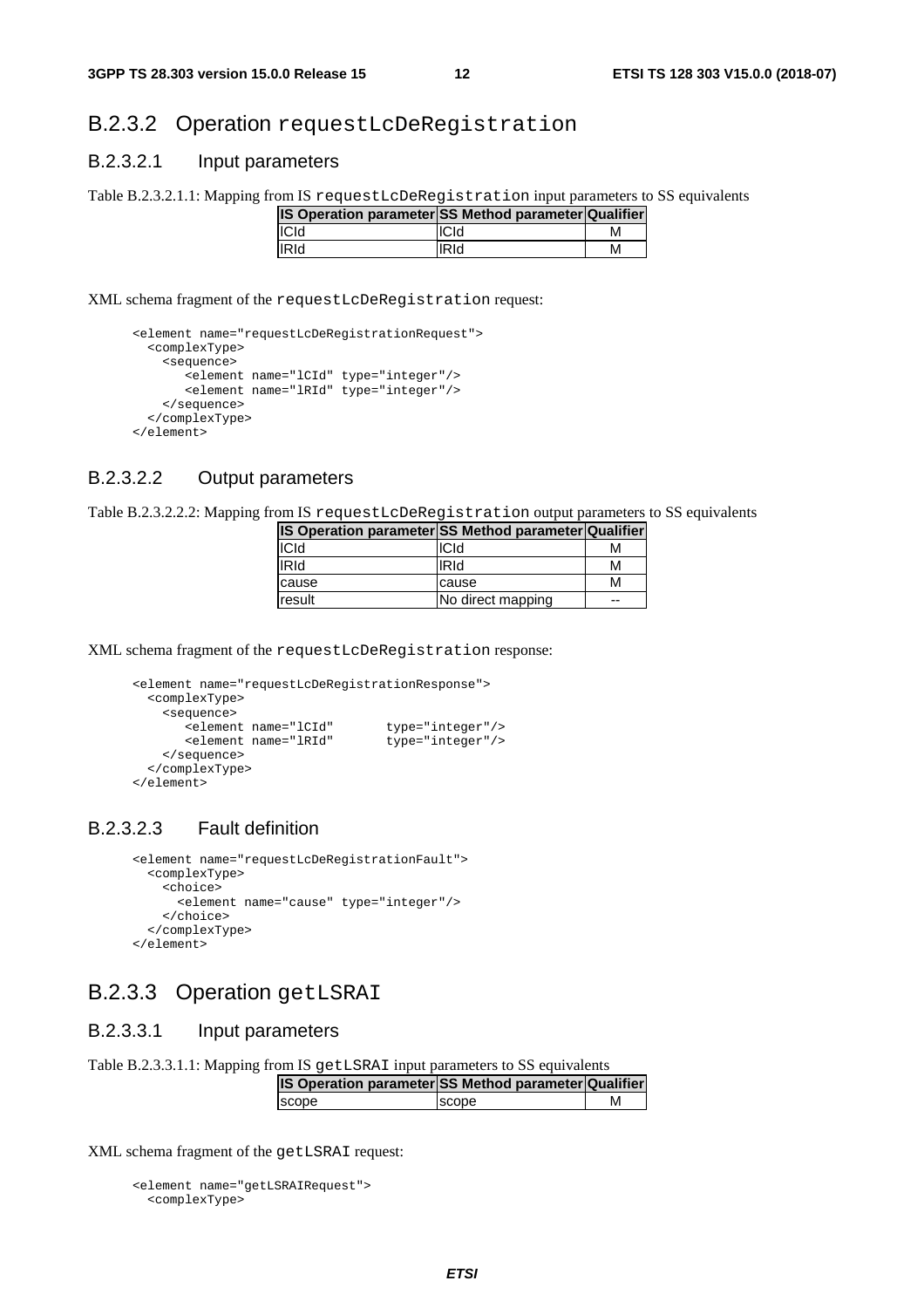```
 <sequence> 
         <element name="scope" type="zoneIdListType"/> 
     </sequence> 
   </complexType> 
 </element>
```
#### B.2.3.3.2 Output parameters

Table B.2.3.3.2.1: Mapping from IS getLSRAI output parameters to SS equivalents

| IS Operation parameter SS Method parameter Qualifier |                   |       |
|------------------------------------------------------|-------------------|-------|
| <b>ISRAI</b>                                         | <b>ISRAI</b>      |       |
| <b>Istatus</b>                                       | No direct mapping | $- -$ |

XML schema fragment of the getLSRAI response:

```
 <element name="getLSRAIResponse"> 
   <complexType> 
    <sequence> 
       <element name="lSRAI" type="lSRAIIocType"/> 
    </sequence> 
   </complexType> 
 </element>
```
#### B.2.3.3.3 Fault definition

```
 <element name="getLSRAIFault"> 
   <complexType> 
     <choice> 
       <element name="cause" type="integer"/> 
     </choice> 
   </complexType> 
 </element>
```
#### B.2.3.4 Operation getLSRAIConfirmation

#### B.2.3.4.1 Input parameters

Table B.2.3.4.1.1: Mapping from IS getLSRAIConfirmation input parameters to SS equivalents

| <b>IS Operation parameter SS Method parameter Qualifier</b> |                   |       |
|-------------------------------------------------------------|-------------------|-------|
| Istatus                                                     | No direct mapping | $- -$ |

XML schema fragment of the getLSRAIConfirmation request:

```
 <element name="getLSRAIConfirmationRequest"> 
   <complexType> 
     <sequence> 
     </sequence> 
   </complexType> 
 </element>
```
#### B.2.3.4.2 Output parameters

Table B.2.3.4.2.1: Mapping from IS getLSRAIConfirmation output parameters to SS equivalents **IS Operation parameter SS Method parameter Qualifier**

| <b>IS Operation parameter SS Method parameter Qualifier</b> |                    |   |
|-------------------------------------------------------------|--------------------|---|
| confirmedZoneList                                           | IconfirmedZoneList | М |

XML schema fragment of the getLSRAIConfirmation response:

```
 <element name="getLSRAIConfirmationResponse"> 
   <complexType> 
     <sequence> 
        <element name="confirmedZoneList" type="zoneIdListType"/> 
     </sequence>
```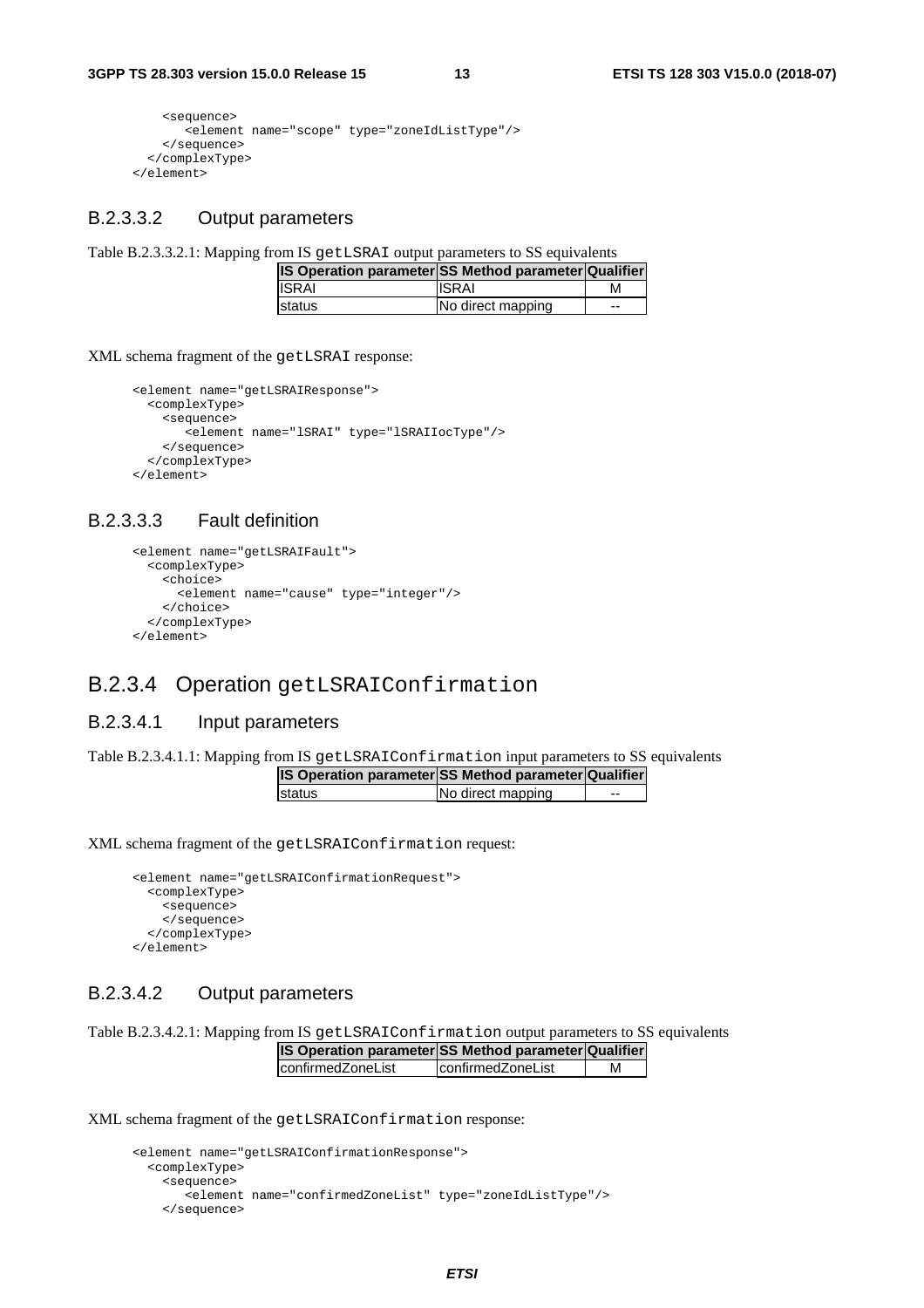```
 </complexType> 
 </element>
```
#### B.2.3.4.3 Fault definition

```
 <element name="getLSRAIConfirmationFault"> 
   <complexType> 
     <choice> 
       <element name="cause" type="integer"/> 
     </choice> 
   </complexType> 
 </element>
```
### B.2.3.5 Operation cellsUpdate

#### B.2.3.5.1 Input parameters

Table B.2.3.5.1.1: Mapping from IS cellsUpdate input parameters to SS equivalents

| <b>IS Operation parameter SS Method parameter Qualifier</b> |                          |     |
|-------------------------------------------------------------|--------------------------|-----|
| laddedLSACells                                              | laddedLSACells           |     |
| ImodifiedLSACells                                           | <b>ImodifiedLSACells</b> | ( ) |
| <b>IremovedLSACells</b>                                     | <b>IremovedLSACells</b>  | Ő   |

XML schema fragment of the cellsUpdate request:

```
 <element name="cellsUpdate"> 
        <complexType> 
          <sequence> 
             <element name="addedLSACells" type="lSACellSType" minOccurs="0"/> 
 <element name="modifiedCells" type="lSACellSType" minOccurs="0"/> 
 <element name="removedCells" type="lSACellsType" minOccurs="0"/> 
          </sequence> 
        </complexType> 
      </element>
```
### B.2.3.5.2 Output parameters

Table B.2.3.5.2.1: Mapping from IS cellsUpdate output parameters to SS equivalents

| <b>IS Operation parameter</b> | <b>SS Method parameter</b> | Qualifier |
|-------------------------------|----------------------------|-----------|
| Istatus                       | No direct mapping          | $-$       |

XML schema fragment of the cellsUpdate response:

```
 <element name="cellsUpdate"> 
   <complexType> 
     <sequence> 
     </sequence> 
   </complexType> 
 </element>
```
#### B.2.3.5.3 Fault definition

```
 <element name="cellsUpdate"> 
   <complexType> 
     <choice> 
       <element name="cause" type="integer"/> 
     </choice> 
  </complexType> 
 </element>
```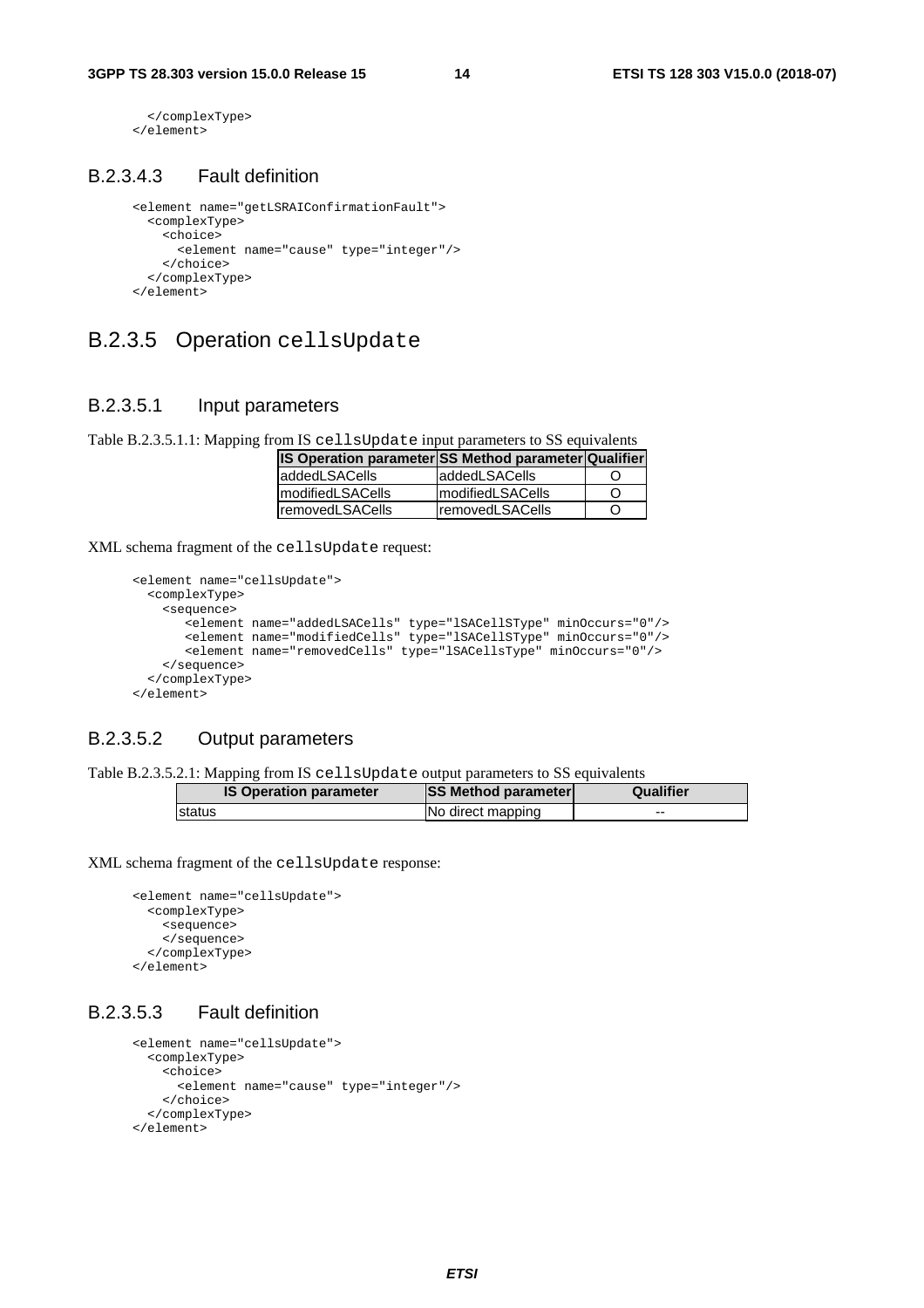### B.2.3.6 Operation cellsConstraintsSatisfied

#### B.2.3.6.1 Input parameters

Table B.2.3.6.1.1: Mapping from IS cellsConstraintsSatisfied input parameters to SS equivalents

| IS Operation parameter SS Method parameter Qualifier |  |                          |   |
|------------------------------------------------------|--|--------------------------|---|
| <b>IcellsConstraints</b>                             |  | <b>IcellsConstraints</b> | М |

XML schema fragment of the cellsConstraintsSatisfied request:

```
 <element name="cellsConstraintsSatisfied"> 
   <complexType> 
     <sequence> 
       <element name="cellsConstraints" type="cellsConstraintsType"/> 
     </sequence> 
   </complexType> 
 </element>
```
#### B.2.3.6.2 Output parameters

Table B.2.3.6.2.1: Mapping from IS cellsConstraintsSatisfied output parameters to SS equivalents

| <b>IS Operation parameter SS Method parameter Qualifier</b> |                   |    |
|-------------------------------------------------------------|-------------------|----|
| <b>Istatus</b>                                              | No direct mapping | -- |

XML schema fragment of the cellsConstrainsSatisfied response:

```
 <element name="cellsConstraintsSatisfied"> 
  <complexType> 
     <sequence> 
     </sequence> 
   </complexType> 
 </element>
```
#### B.2.3.6.3 Fault definition

```
 <element name="cellsConstraintsSatisfied"> 
   <complexType> 
     <choice> 
       <element name="cause" type="integer"/> 
     </choice> 
   </complexType> 
 </element>
```
### B.2.3.7 Operation cellsConstraintsUpdate

#### B.2.3.7.1 Input parameters

Table B.2.3.7.1.1: Mapping from IS cellsConstraintsUpdate input parameters to SS equivalents

| <b>IS Operation parameter SS Method parameter Qualifier</b> |                          |  |
|-------------------------------------------------------------|--------------------------|--|
| <b>IcellsConstraints</b>                                    | <b>IcellsConstraints</b> |  |

XML schema fragment of the cellsConstraintsUpdaterequest:

```
 <element name="cellsConstraintsUpdate"> 
   <complexType> 
    <sequence> 
       <element name="cellsConstraints" type="cellsConstraintsType"/> 
     </sequence> 
   </complexType> 
 </element>
```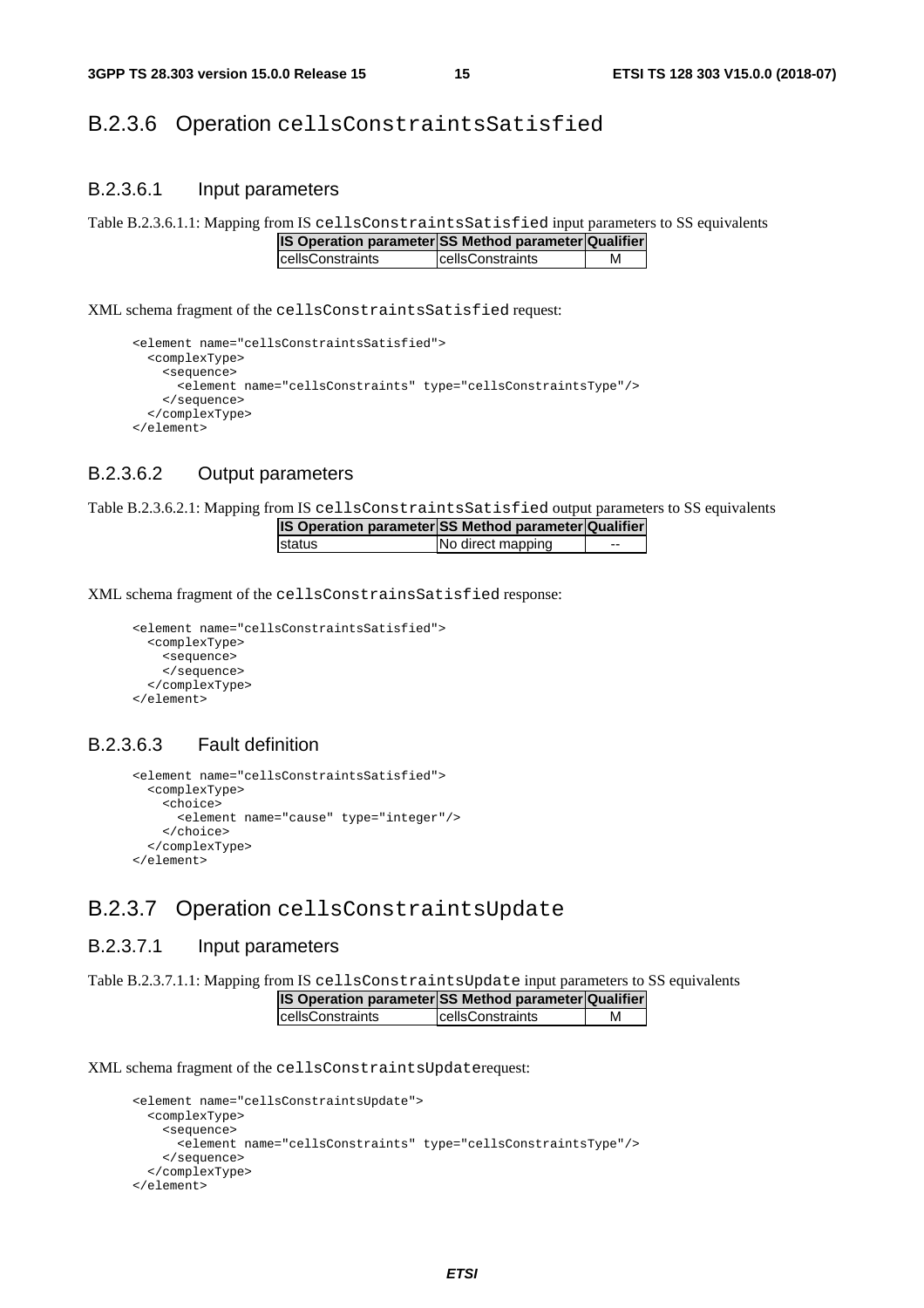#### B.2.3.7.2 Output parameters

Table B.2.3.7.2.1: Mapping from IS cellsConstraintsUpdate output parameters to SS equivalents

| <b>IS Operation parameter SS Method parameter Qualifier</b> |                   |    |
|-------------------------------------------------------------|-------------------|----|
| <b>Istatus</b>                                              | No direct mapping | -- |

XML schema fragment of the cellsConstrainsUpdate response:

```
 <element name="cellsConstraintsUpdate"> 
   <complexType> 
     <sequence> 
     </sequence> 
   </complexType> 
 </element>
```
#### B.2.3.7.3 Fault definition

```
 <element name="cellsConstraintsUpdate"> 
   <complexType> 
     <choice> 
       <element name="cause" type="integer"/> 
     </choice> 
   </complexType> 
 </element>
```
### B.2.4 Notification parameter mapping

#### B.2.4.1 Notification notifyLCRegistration

#### B.2.4.1.1 Input parameters

Table B.2.4.1.1.1: Mapping from IS notifyLCRegistration input parameters to SS equivalents

| IS Operation parameter SS Method parameter Qualifier |             |   |
|------------------------------------------------------|-------------|---|
| licenseeld                                           | llicenseeld | м |
| <b>ICId</b>                                          | <b>ICId</b> | м |
| <b>IRId</b>                                          | IRId        | м |

XML schema fragment of the notifyLCRegistration request:

```
 <!-- notifyLCRegistration Request --> 
      <element name="notifyLCRegistration"> 
        <complexType> 
          <sequence> 
             <element name="licenseeId" type="integer"/> 
 <element name="lCId" type="integer"/> 
 <element name="lRId" type="integer"/> 
          </sequence> 
        </complexType> 
      </element>
```
### B.2.4.2 Notification notifyLCDeRegistration

#### B.2.4.2.1 Input parameters

Table B.2.4.2.1.1: Mapping from IS notifyLCDeRegistration input parameters to SS equivalents

| <b>IS Operation parameter SS Method parameter Qualifier</b> |              |   |
|-------------------------------------------------------------|--------------|---|
| llicenseeld                                                 | llicenseeld  | м |
| <b>ICId</b>                                                 | <b>ICId</b>  | М |
| <b>IRId</b>                                                 | <b>IRI</b> d | м |

XML schema fragment of the notifyLCDeRegistration request: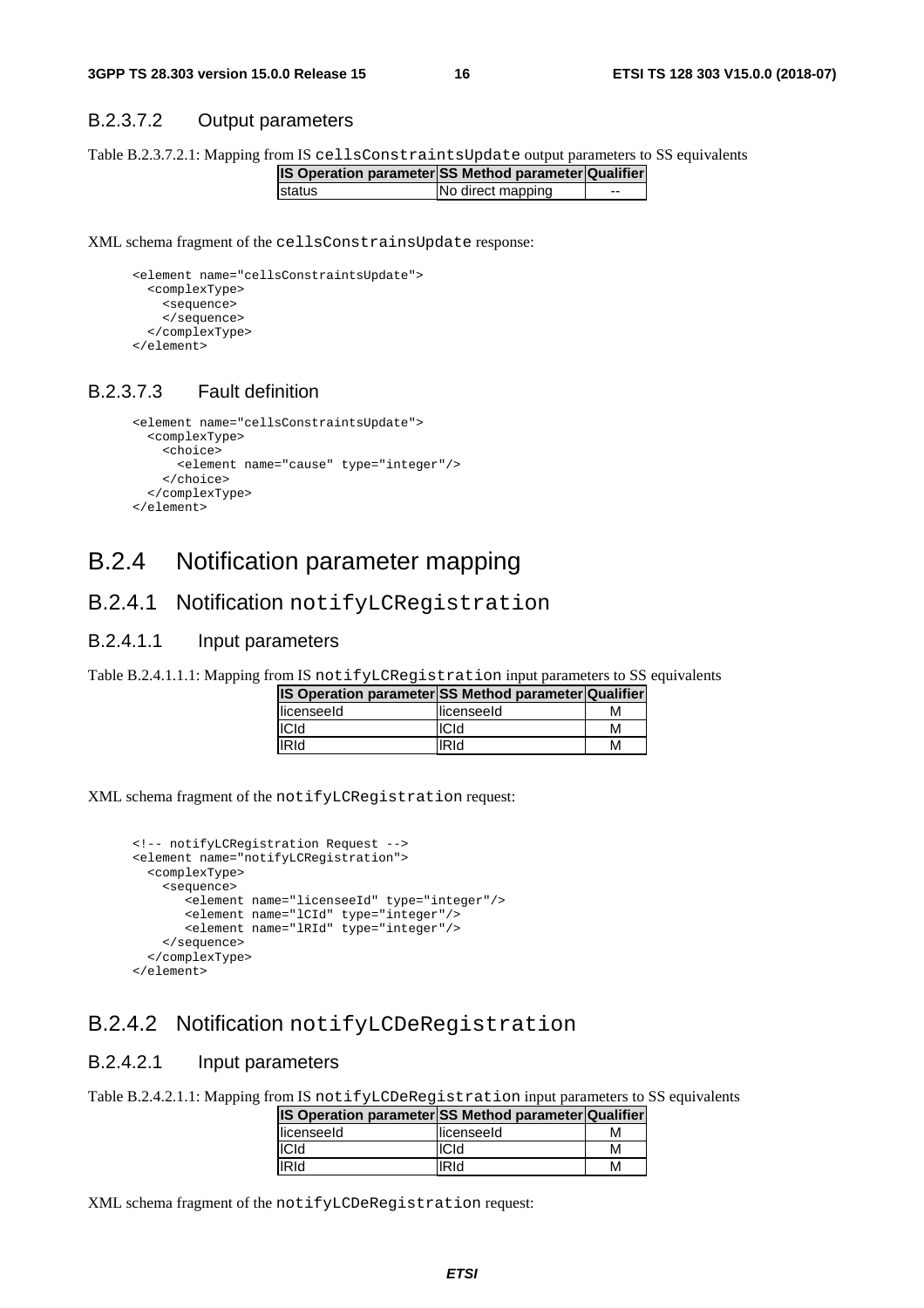| notifyLCDeRegistration Request                       |
|------------------------------------------------------|
| <element name="notifyLCDeRegistration"></element>    |
| <complextype></complextype>                          |
| <sequence></sequence>                                |
| <element name="licenseeId" type="integer"></element> |
| <element name="lCId" type="integer"></element>       |
| <element name="lRId" type="integer"></element>       |
|                                                      |
|                                                      |
|                                                      |

### B.2.4.3 Notification notifyZoneCreation

#### B.2.4.3.1 Input parameters

Table B.2.4.3.1.1: Mapping from IS notifyZoneCreation input parameters to SS equivalents

| <b>IS Operation parameter SS Method parameter Qualifier</b> |               |  |
|-------------------------------------------------------------|---------------|--|
| <b>ISRAI</b>                                                | <b>IISRAI</b> |  |

XML schema fragment of the notifyZoneCreation request:

```
 <!-- notifyZoneCreation Request --> 
 <element name="notifyZoneCreation"> 
  <complexType> 
    <sequence> 
        <element name="lSRAI" type="lSRAIIocType"/> 
    </sequence> 
   </complexType> 
 </element>
```
### B.2.4.4 Notification notifyZoneDeletion

#### B.2.4.4.1 Input parameters

Table B.2.4.4.1.1: Mapping from IS notifyZoneDeletion input parameters to SS equivalents

| <b>IS Operation parameter SS Method parameter Qualifier</b> |        |  |
|-------------------------------------------------------------|--------|--|
| <b>ISRAI</b>                                                | IISRAI |  |

XML schema fragment of the notifyZoneDeletion request:

```
 <!-- notifyZoneDeletion Request --> 
 <element name="notifyZoneDeletion"> 
  <complexType> 
    <sequence> 
        <element name="lSRAI" type="lSRAIIocType"/> 
     </sequence> 
   </complexType> 
 </element>
```
### B.2.4.5 Notification notifyZoneModification

#### B.2.4.5.1 Input parameters

Table B.2.4.5.1.1: Mapping from IS notifyZoneModification input parameters to SS equivalents

| <b>IS Operation parameter SS Method parameter Qualifier</b> |        |   |
|-------------------------------------------------------------|--------|---|
| IISRAI                                                      | IISRAI | м |

XML schema fragment of the notifyZoneModification request: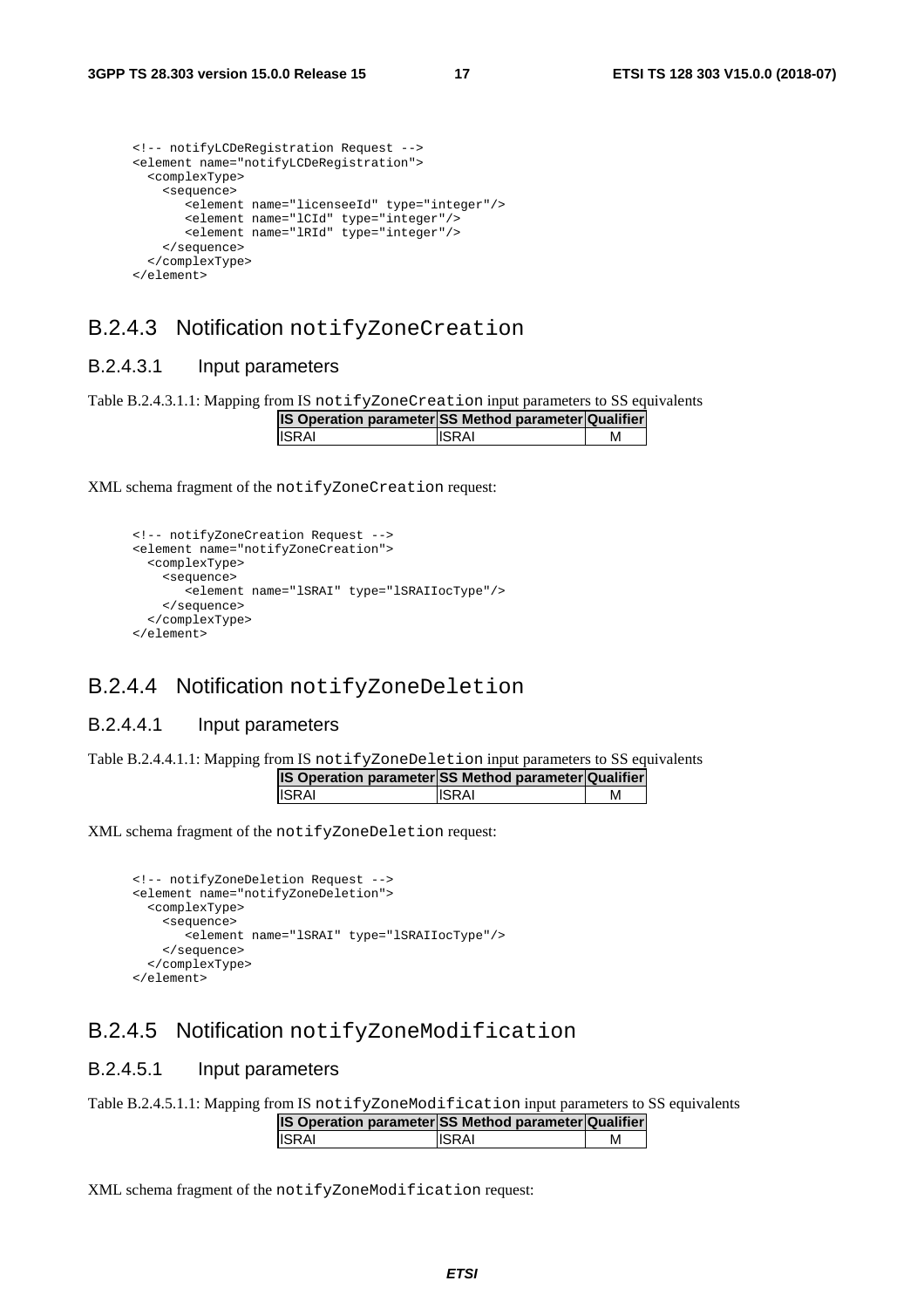```
 <!-- notifyZoneModification Request --> 
 <element name="notifyZoneModification"> 
   <complexType> 
     <sequence> 
       <element name="lSRAI" type=" lSRAIIocType "/> 
     </sequence> 
   </complexType> 
 </element>
```
### B.2.4.6 Notification notifyLSRAIConfirmation

#### B.2.4.6.1 Input parameters

Table B.2.4.6.1.1: Mapping from IS notifyLSRAIConfirmation input parameters to SS equivalents

| IS Operation parameter SS Method parameter Qualifier |                          |   |
|------------------------------------------------------|--------------------------|---|
| confirmedZoneList                                    | <i>confirmedZoneList</i> | м |

XML schema fragment of the notifyLSRAIConfirmation request:

```
 <!-- notifyLSRAIConfirmation Request --> 
 <element name="notifyLSRAIConfirmation"> 
   <complexType> 
     <sequence> 
        <element name="confirmedZoneList" type="zoneIdListType"/> 
     </sequence> 
   </complexType> 
 </element>
```
## B.3 Solution Set definitions

### B.3.1 WSDL definition structure

Clause B.3.2 provides a graphical representation of the Licensed Shared Access (LSA) Controller (LC) IRP service.

Clause B.3.3 defines the services which are supported by the Licensed Shared Access (LSA) Controller (LC) IRP agent in the LC and which are common for scenario 1 and scenario 2.

Clause B.3.4 defines the services which are supported by the Licensed Shared Access (LSA) Controller (LC) IRP agent in the LC for scenario 1.

Clause B.3.5 defines the services which are supported by the Licensed Shared Access (LSA) Controller (LC) IRP agent in the NM for scenario 1.

Clause B.3.6 defines the services which are supported by the Licensed Shared Access (LSA) Controller (LC) IRP agent in the LC for scenario 2.

Clause B.3.7 defines the services which are supported by the Licensed Shared Access (LSA) Controller (LC) IRP agent in the NM for scenario 2.

# B.3.2 Graphical Representation

A graphical representation is not provided in the present document.

# B.3.3 WSDL specification "LCIRPLCRSystem.wsdl"

<?xml version="1.0" encoding="UTF-8"?>

<definitions xmlns="http://schemas.xmlsoap.org/wsdl/" xmlns:soap="http://schemas.xmlsoap.org/wsdl/soap/" xmlns:http="http://schemas.xmlsoap.org/wsdl/http/" xmlns:xs="http://www.w3.org/2001/XMLSchema" xmlns:soapenc="http://schemas.xmlsoap.org/soap/encoding/"

xmlns:LCIRPLCRSystem="http://www.3gpp.org/ftp/specs/archive/28\_series/28.303#LCIRPLCRSystem"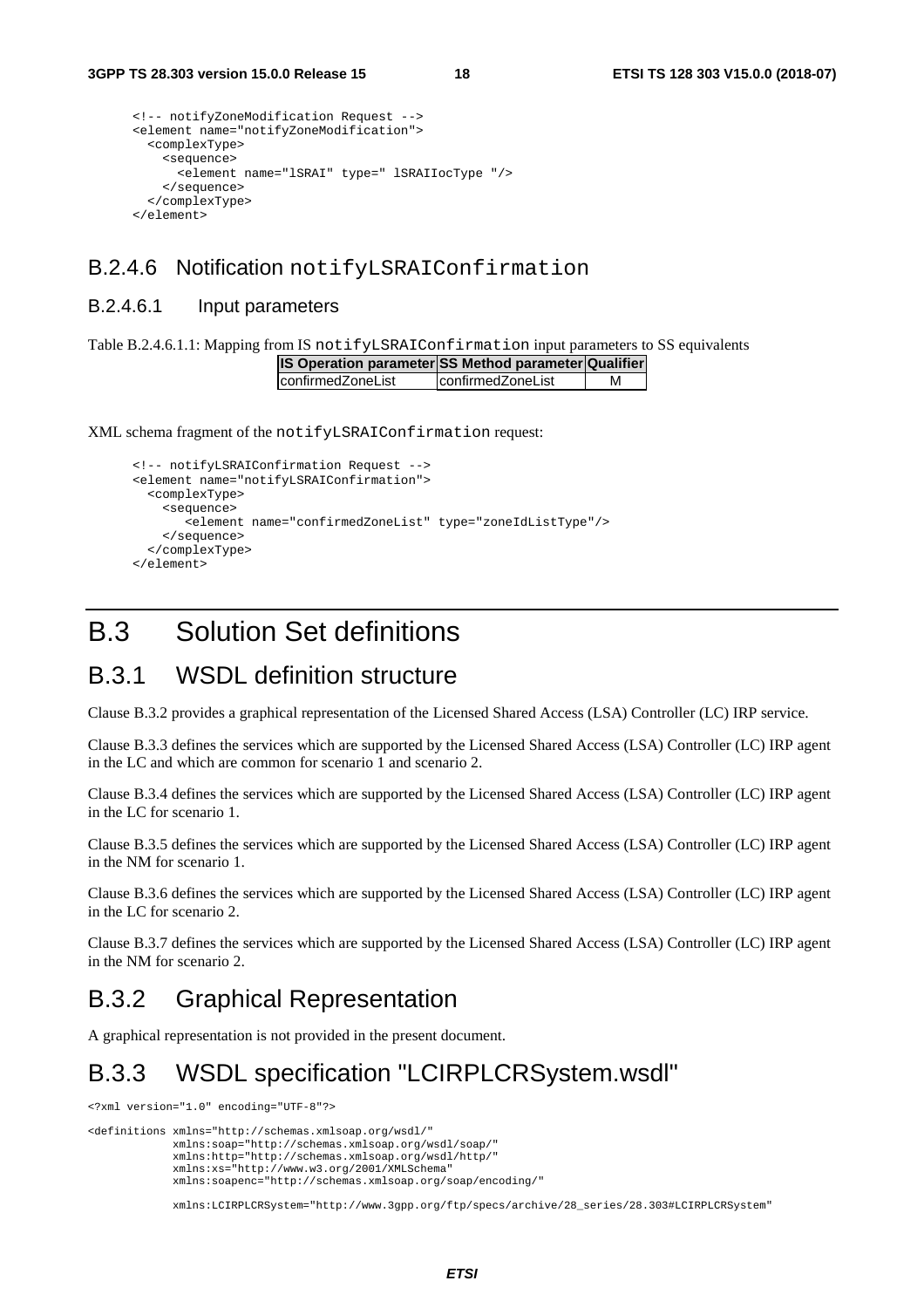xmlns:LCIRPLCRData="http://www.3gpp.org/ftp/specs/archive/28\_series/28.303#LCIRPLCRData"

targetNamespace="http://www.3gpp.org/ftp/specs/archive/32\_series/28.303#LCIRPLCRSystem">

```
 <!-----------------------------------------------------------------------------------------------> 
  <!— Type definitions --> 
  <!-----------------------------------------------------------------------------------------------> 
  <types> 
    <schema targetNamespace="http://www.3gpp.org/ftp/specs/archive/28_series/28.303#LCIRPLCRData" 
            xmlns="http://www.w3.org/2001/XMLSchema"> 
      <element name="requestLcRegistrationRequest"> 
        <complexType> 
           <sequence> 
              <element name="licenseeId" type="integer"/> 
 <element name="lCId" type="integer"/> 
 <element name="lRId" type="integer"/> 
           </sequence> 
         </complexType> 
      </element> 
     <element name="requestLcRegistrationResponse"> 
         <complexType> 
          <sequence> 
 <element name="lCId" type="integer"/> 
 <element name="lRId" type="integer"/> 
           </sequence> 
        </complexType> 
       </element> 
      <element name="requestLcRegistrationFault"> 
        <complexType> 
           <choice> 
             <element name="cause" type="integer"/> 
           </choice> 
        </complexType> 
      </element> 
      <element name="requestLcDeRegistrationRequest"> 
         <complexType> 
           <sequence> 
 <element name="lCId" type="integer"/> 
 <element name="lRId" type="integer"/> 
           </sequence> 
         </complexType> 
       </element> 
      <element name="requestLcDeRegistrationResponse"> 
        <complexType> 
           <sequence> 
              <element name="lCId" type="integer"/> 
              <element name="lRId" type="integer"/> 
           </sequence> 
        </complexType> 
      </element> 
       <element name="requestLcDeRegistrationFault"> 
        <complexType> 
           <choice> 
             <element name="cause" type="integer"/> 
         z/choice>
        </complexType> 
      </element> 
      <element name="notifyLCRegistration"> 
        <complexType> 
           <sequence> 
              <element name="licenseeId" type="integer"/> 
 <element name="lCId" type="integer"/> 
 <element name="lRId" type="integer"/> 
           </sequence> 
         </complexType> 
     2/2lement\sim <element name="notifyLCDeRegistration"> 
        <complexType> 
           <sequence> 
              <element name="licenseeId" type="integer"/> 
 <element name="lCId" type="integer"/> 
 <element name="lRId" type="integer"/> 
           </sequence> 
         </complexType> 
      </element> 
    </schema> 
  </types> 
  <!-----------------------------------------------------------------------------------------------> 
  <!— Message definitions --> 
  <!----------------------------------------------------------------------------------------------->
```
<message name="requestLcRegistrationRequest">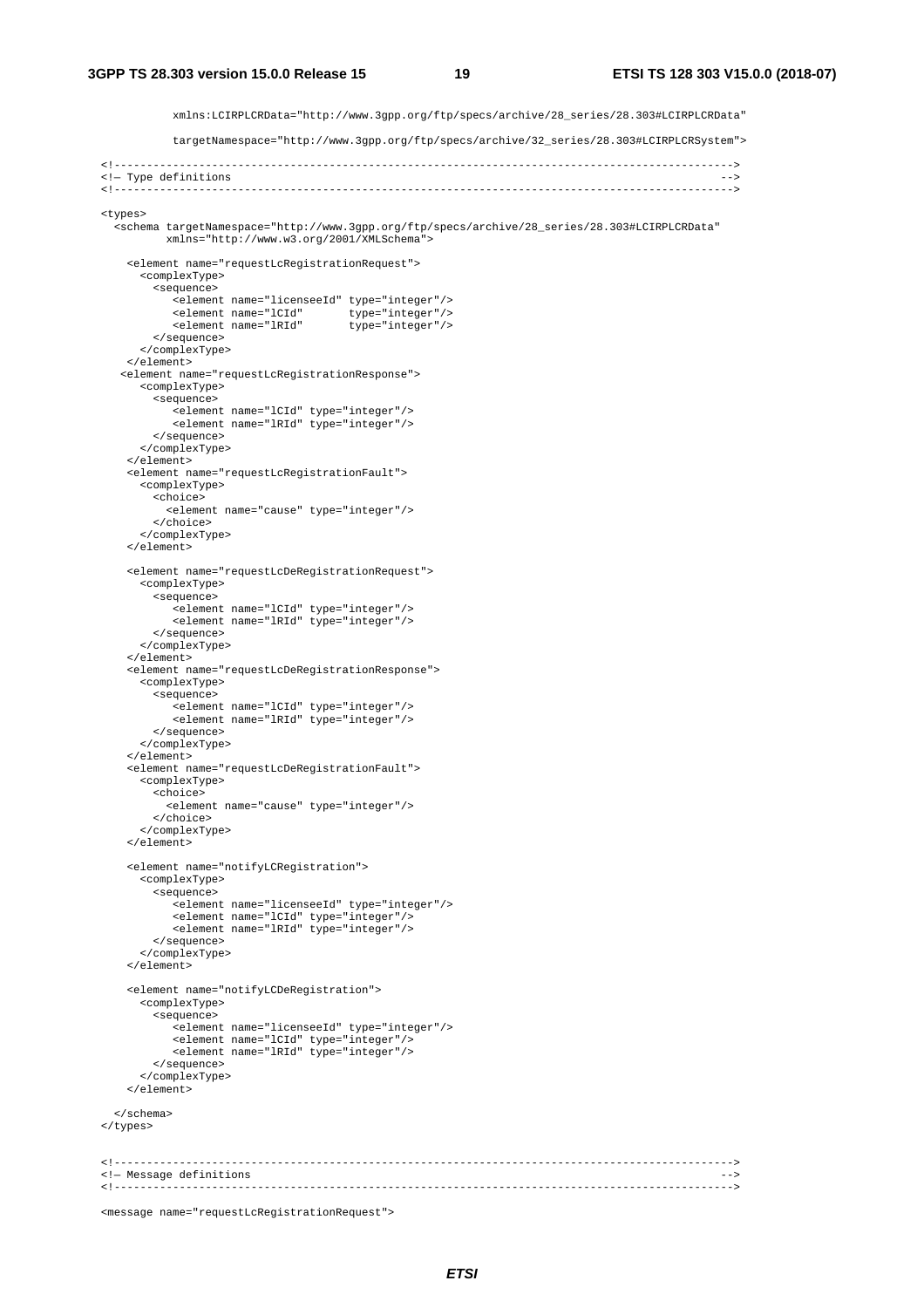<part name="parameter" element="LCIRPLCRData:requestLcRegistrationRequest"/> </message> <message name="requestLcRegistrationResponse"> <part name="parameter" element="LCIRPLCRData:requestLcRegistrationResponse"/> </message> <message name="requestLcRegistrationFault"> <part name="parameter" element="LCIRPLCRData:requestLcRegistrationFault"/> </message> <message name="requestLcDeRegistrationRequest"> <part name="parameter" element="LCIRPLCRData:requestLcDeRegistrationRequest"/> </message> <message name="requestLcDeRegistrationResponse"> <part name="parameter" element="LCIRPLCRData:requestLcDeRegistrationResponse"/> </message> <message name="requestLcDeRegistrationFault"> <part name="parameter" element="LCIRPLCRData:requestLcDeRegistrationFault"/> </message> <message name="notifyLCRegistrationRequest"> <part name="parameter" element="LCIRPLCRData:notifyLCRegistration"/> </message> <message name="notifyLCDeRegistrationRequest"> <part name="parameter" element="LCIRPLCRData:notifyLCDeRegistration"/> </message> <!----------------------------------------------------------------------------------------------->  $\leftarrow$  - Port type definitions <!-----------------------------------------------------------------------------------------------> <portType name="LCIRPLCRRPortType"> <operation name="requestLcRegistration"> <input message="LCIRPLCRSystem:requestLcRegistrationRequest"/> <output message="LCIRPLCRSystem:requestLcRegistrationResponse"/> <fault name="requestLcRegistrationFault" message="LCIRPLCRSystem:requestLcRegistrationFault"/> </operation> <operation name="requestLcDeRegistration"> <input message="LCIRPLCRSystem:requestLcDeRegistrationRequest"/> <output message="LCIRPLCRSystem:requestLcDeRegistrationResponse"/> <fault name="requestLcDeRegistrationFault" message="LCIRPLCRSystem:requestLcDeRegistrationFault"/> </operation> <operation name="notifyLCRegistration"> <input message="LCIRPLCRSystem:notifyLCRegistrationRequest"/> </operation> <operation name="notifyLCRDeRegistration"> <input message="LCIRPLCRSystem:notifyLCDeRegistrationRequest"/> </operation> </portType> <!-----------------------------------------------------------------------------------------------> <!- Bindings<br><!--------- <!-----------------------------------------------------------------------------------------------> <binding name="LCIRPLCRBinding" type="LCIRPLCRSystem:LCIRPLCRPortType"> <soap:binding style="document" transport="http://schemas.xmlsoap.org/soap/http"/> <operation name="requestLcRegistration"> .<br><soap:operation soapAction="http://www.3gpp.org/ftp/specs/archive/28\_series/28.303#requestLcRegistration"/> <input> <soap:body use="literal"/>  $\langle$ /input> <output> <soap:body use="literal"/> </output> <fault name="requestLcRegistrationFault"> <soap:fault name="requestLcRegistrationFault" use="literal"/>  $\langle$  / fault> </operation> <operation name="requestLcDeRegistration"> <soap:operation soapAction="http://www.3gpp.org/ftp/specs/archive/28\_series/28.303#requestLcDeRegistration"/> <input> <soap:body use="literal"/> </input> <output> <soap:body use="literal"/> </output> <fault name="requestLcDeRegistrationFault"> <soap:fault name="requestLcDeRegistrationFault" use="literal"/> </fault> </operation> <operation name="notifyLCRegistration"> .<br><soap:operation soapAction="http://www.3gpp.org/ftp/specs/archive/28\_series/28.303#notifyLCRegistration"/> <input>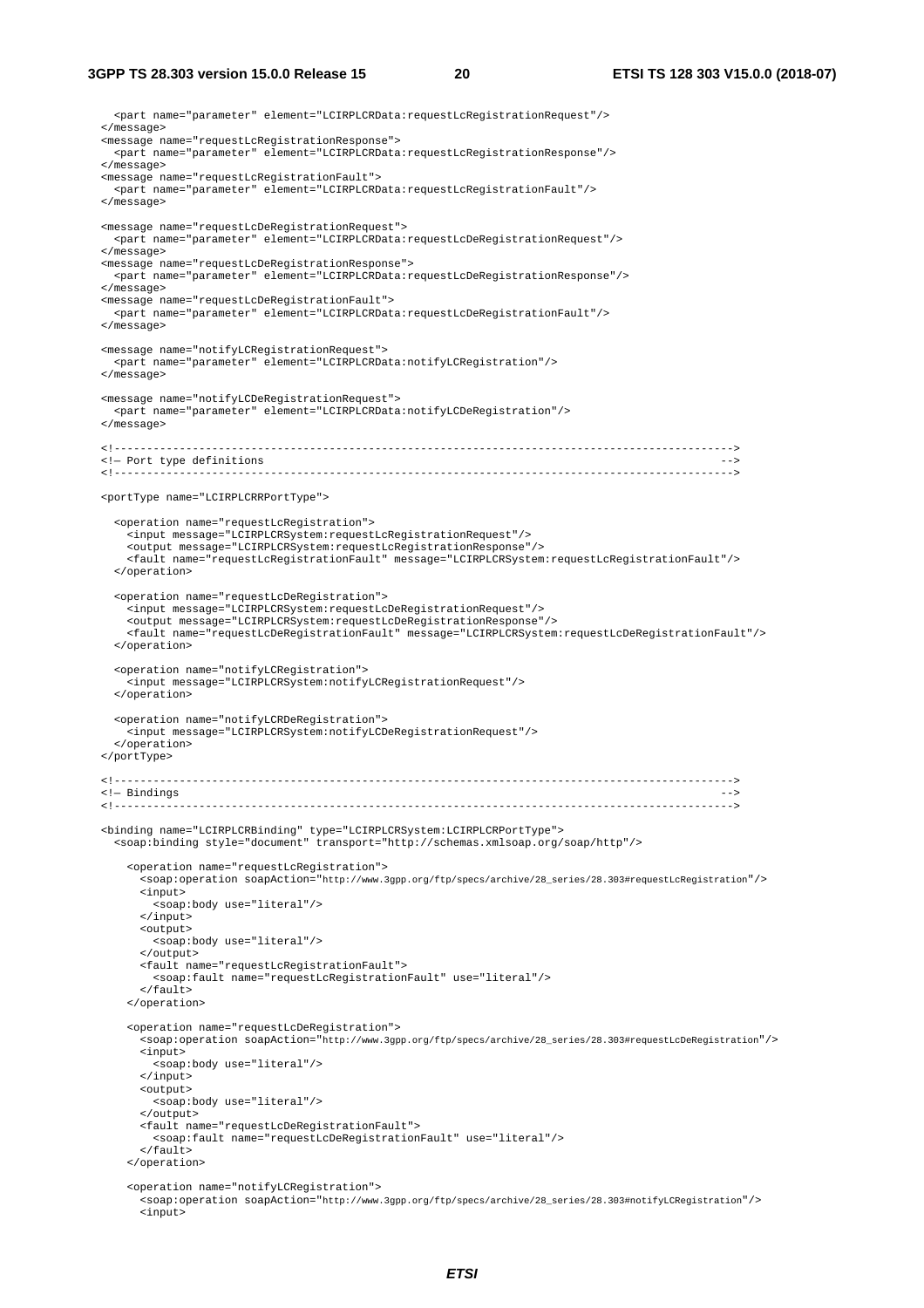```
 <soap:body use="literal"/> 
   </input> 
 </operation> 
 <operation name="notifyLCDeregistration"> 
  .<br><soap:operation soapAction="http://www.3gpp.org/ftp/specs/archive/28_series/28.303#notifyLCDeRegistration"/>
   <input> 
     <soap:body use="literal"/> 
   </input> 
 </operation>
```
</binding>

### B.3.4 WSDL specification "LCIRPLCSystem.wsdl" (scenario 1)

```
<?xml version="1.0" encoding="UTF-8"?> 
<definitions xmlns="http://schemas.xmlsoap.org/wsdl/" 
              xmlns:soap="http://schemas.xmlsoap.org/wsdl/soap/" 
              xmlns:http="http://schemas.xmlsoap.org/wsdl/http/" 
              xmlns:xs="http://www.w3.org/2001/XMLSchema" 
              xmlns:soapenc="http://schemas.xmlsoap.org/soap/encoding/" 
              xmlns:LCIRPLCSystem="http://www.3gpp.org/ftp/specs/archive/28_series/28.303#LCIRPLCSystem" 
              xmlns:LCIRPLCData="http://www.3gpp.org/ftp/specs/archive/28_series/28.303#LCIRPLCData" 
              xmlns:LCIRPLCRSystem="http://www.3gpp.org/ftp/specs/archive/28_series/28.303#LCIRPLCRSystem" 
              targetNamespace="http://www.3gpp.org/ftp/specs/archive/32_series/28.303#LCIRPLCSystem"> 
                 <!-----------------------------------------------------------------------------------------------> 
   <!— Type definitions --> 
   <!-----------------------------------------------------------------------------------------------> 
   <types> 
    --<br><schema targetNamespace="http://www.3gpp.org/ftp/specs/archive/28_series/28.303#LCIRPLCData"
             xmlns="http://www.w3.org/2001/XMLSchema"> 
       <complexType name="zoneIdListType"> 
         <sequence minOccurs="0" maxOccurs="unbounded"> 
           <element name="zoneId" type="integer"/> 
         </sequence> 
       </complexType> 
       <complexType name = "zoneIocType"> 
         <sequence> 
           <element name="attributes" minOccurs="0"> 
             <complexType> 
               <sequence> 
                 <element name="zoneId" type="integer"/> 
 <element name="zoneType" type="integer"/> 
 <element name="frequency" type="integer"/> 
                 <element name="radioconstraints" type="anyType"/> 
                 <element name="space" type="anyType"/> 
                  <element name="time" type="anyType"/> 
               </sequence> 
             </complexType> 
           </element> 
         </sequence> 
       </complexType> 
       <complexType name="lSRAIIocType"> 
         <sequence minOccurs="0" maxOccurs="unbounded"> 
           <element name="zone" type="LCIRPLCData:zoneIocType"/> 
         </sequence> 
       </complexType> 
       <element name="getLSRAIRequest"> 
         <complexType> 
           <sequence> 
              <element name="scope" type="LCIRPLCData:zoneIdListType"/> 
           </sequence> 
         </complexType> 
       </element> 
       <element name="getLSRAIResponse"> 
         <complexType> 
           <sequence> 
              <element name="lSRAI" type="LCIRPLCData:lSRAIIocType"/> 
           </sequence> 
         </complexType> 
       </element> 
       <element name="getLSRAIFault"> 
         <complexType> 
           <choice> 
             <element name="cause" type="integer"/> 
           </choice> 
         </complexType> 
       </element>
```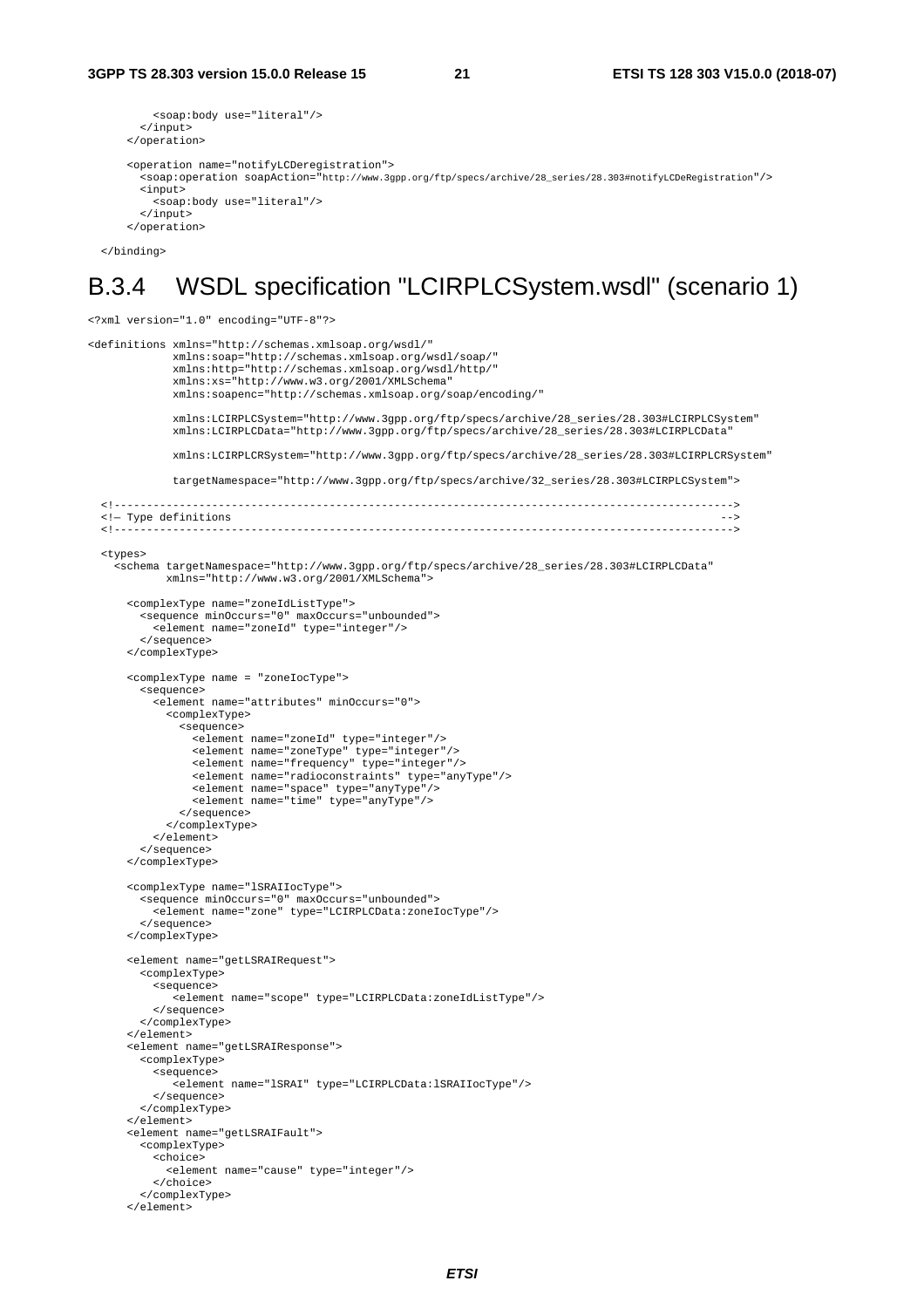```
 <element name="notifyZoneCreation"> 
       <complexType> 
        <sequence> 
          <element name="lSRAI" type="LCIRPLCData:lSRAIIocType "/> 
        </sequence> 
       </complexType> 
     </element> 
     <element name="notifyZoneDeletion"> 
       <complexType> 
         <sequence> 
           <element name="lSRAI" type="LCIRPLCData:lSRAIIocType "/> 
        </sequence> 
       </complexType> 
     </element> 
     <element name="notifyZoneModification"> 
       <complexType> 
         <sequence> 
          <element name="lSRAI" type="LCIRPLCData :lSRAIIocType "/> 
         </sequence> 
      </complexType> 
     </element> 
   </schema> 
 </types> 
 <!-----------------------------------------------------------------------------------------------> 
 <!— Message definitions --> 
                                     <!-----------------------------------------------------------------------------------------------> 
 <message name="getLSRAIRequest"> 
  <part name="parameter" element="LCRPLCData:getLSRAIRequest"/> 
 </message> 
 <message name="getLSRAIResponse"> 
   <part name="parameter" element="LCIRPLCData:getLSRAIResponse"/> 
 </message> 
 <message name="getLSRAIFault"> 
   <part name="parameter" element="getLSRAIFault"/> 
 </message> 
 <message name="notifyZoneCreationRequest"> 
   <part name="parameter" element="LCRPLCData:notifyCreation"/> 
 </message> 
 <message name="notifyZoneDeletionRequest"> 
  <part name="parameter" element="LCRPLCData:notifyDeletion"/> 
 </message> 
 <message name="notifyZoneModificationRequest"> 
  <part name="parameter" element="LCRPLCData:notifyZoneModification"/> 
 </message> 
 <!-----------------------------------------------------------------------------------------------> 
\leftarrow Port type definitions
 <!-----------------------------------------------------------------------------------------------> 
 <portType name="LCIRPLCPortType"> 
   <operation name="getLSRAI"> 
    <input message="LCIRPLCSystem:getLSRAIRequest"/> 
     <output message="LCIRPLCSystem:getLSRAIResponse"/> 
     <fault name="getLSRAIFault" message="LCIRPLCSystem:getLSRAIFault"/> 
  </operation> 
  <operation name="notifyZoneCreation"> 
     <input message="LCIRPLCSystem:notifyZoneCreationRequest"/> 
   </operation> 
  <operation name="notifyZoneDeletion"> 
     <input message="LCIRPLCSystem:notifyZoneDeletionRequest"/> 
   </operation> 
   <operation name="notifyZoneModification"> 
     <input message="LCIRPLCSystem:notifyZoneModificationRequest"/> 
   </operation> 
 </portType> 
 <!-----------------------------------------------------------------------------------------------> 
 <!— Bindings --> 
 <!-----------------------------------------------------------------------------------------------> 
 <binding name="LCIRPLCBinding" type="LCIRPLCSystem:LCIRPLCPortType"> 
   <soap:binding style="document" transport="http://schemas.xmlsoap.org/soap/http"/> 
     <operation name="getLSRAI"> 
       <soap:operation soapAction="http://www.3gpp.org/ftp/specs/archive/28_series/28.303#getLSRAI"/> 
       <input> 
         <soap:body use="literal"/>
```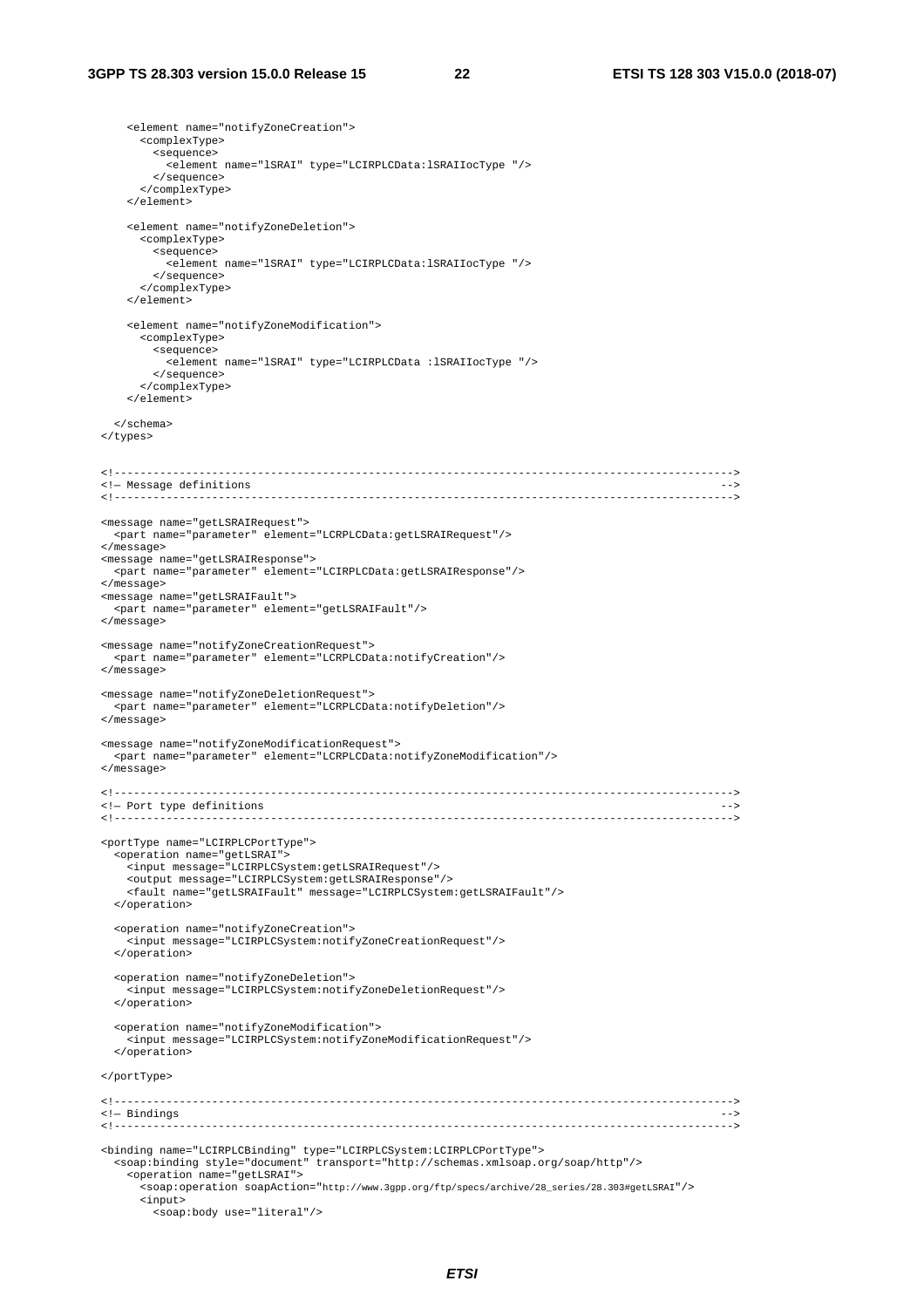```
 </input> 
       <output> 
          <soap:body use="literal"/> 
        </output> 
       <fault name="getLSRAIFault"> 
         <soap:fault name="getLSRAIFault" use="literal"/> 
       \epsilon/fault>
     </operation> 
     <operation name="notifyZoneCreation"> 
       .<br><soap:operation soapAction="http://www.3gpp.org/ftp/specs/archive/28_series/28.303#notifyZoneCreation"/>
        <input> 
          <soap:body use="literal"/> 
        </input> 
     </operation> 
     <operation name="notifyZoneDeletion"> 
        <soap:operation soapAction="http://www.3gpp.org/ftp/specs/archive/28_series/28.303#notifyZoneDeletion"/> 
        <input> 
          <soap:body use="literal"/> 
        </input> 
     </operation> 
     <operation name="notifyZoneModification"> 
        <soap:operation soapAction="http://www.3gpp.org/ftp/specs/archive/28_series/28.303#notifyZoneModification"/> 
        <input> 
          <soap:body use="literal"/> 
       </input> 
     </operation> 
 </binding> 
           <!-----------------------------------------------------------------------------------> 
 <!-- LC IRP service definitions (IRP Agent in LC, scenario 1 --> 
                                                           <!-----------------------------------------------------------------------------------> 
 <service name="LCIRPLCService"> 
   <port name="LCIRPLCRPort" binding="LCIRPLCRSystem:LCIRPLCRBinding"> 
     <soap:address location="http://www.3gpp.org/ftp/specs/archive/28_series/28.303#LCIRP"/> 
   </port> 
   <port name="LCIRPLCPort" binding="LCIRPLCSystem:LCIRPLCBinding"> 
     <soap:address location="http://www.3gpp.org/ftp/specs/archive/28_series/28.303#LCIRP"/> 
   </port> 
 </service>
```
</definitions>

### B.3.5 WSDL specification "LCIRPNMSystem.wsdl" (scenario 1)

<?xml version="1.0" encoding="UTF-8"?>

```
<definitions xmlns="http://schemas.xmlsoap.org/wsdl/" 
 xmlns:soap="http://schemas.xmlsoap.org/wsdl/soap/" 
 xmlns:http="http://schemas.xmlsoap.org/wsdl/http/" 
 xmlns:xs="http://www.w3.org/2001/XMLSchema" 
               xmlns:soapenc="http://schemas.xmlsoap.org/soap/encoding/" 
 xmlns:LCIRPNMSystem="http://www.3gpp.org/ftp/specs/archive/28_series/28.303#LCIRNMPSystem" 
 xmlns:LCIRPLNMData="http://www.3gpp.org/ftp/specs/archive/28_series/28.303#LCIRPNMData" 
               targetNamespace="http://www.3gpp.org/ftp/specs/archive/32_series/28.303#LCIRPLCSystem"> 
   <!-----------------------------------------------------------------------------------------------> 
   <!— Type definitions --> 
   <!-----------------------------------------------------------------------------------------------> 
   <types> 
     <schema targetNamespace="http://www.3gpp.org/ftp/specs/archive/28_series/28.303#LCIRPNMData" 
              xmlns="http://www.w3.org/2001/XMLSchema"> 
       <complexType name="zoneIdListType"> 
         <sequence minOccurs="0" maxOccurs="unbounded"> 
            <element name="zoneId" type="integer"/> 
          </sequence> 
       </complexType> 
       <element name="getLSRAIConfirmationRequest"> 
          <complexType> 
            <sequence> 
            </sequence> 
          </complexType> 
       </element> 
       <element name="getLSRAIConfirmationResponse"> 
          <complexType> 
            <sequence>
```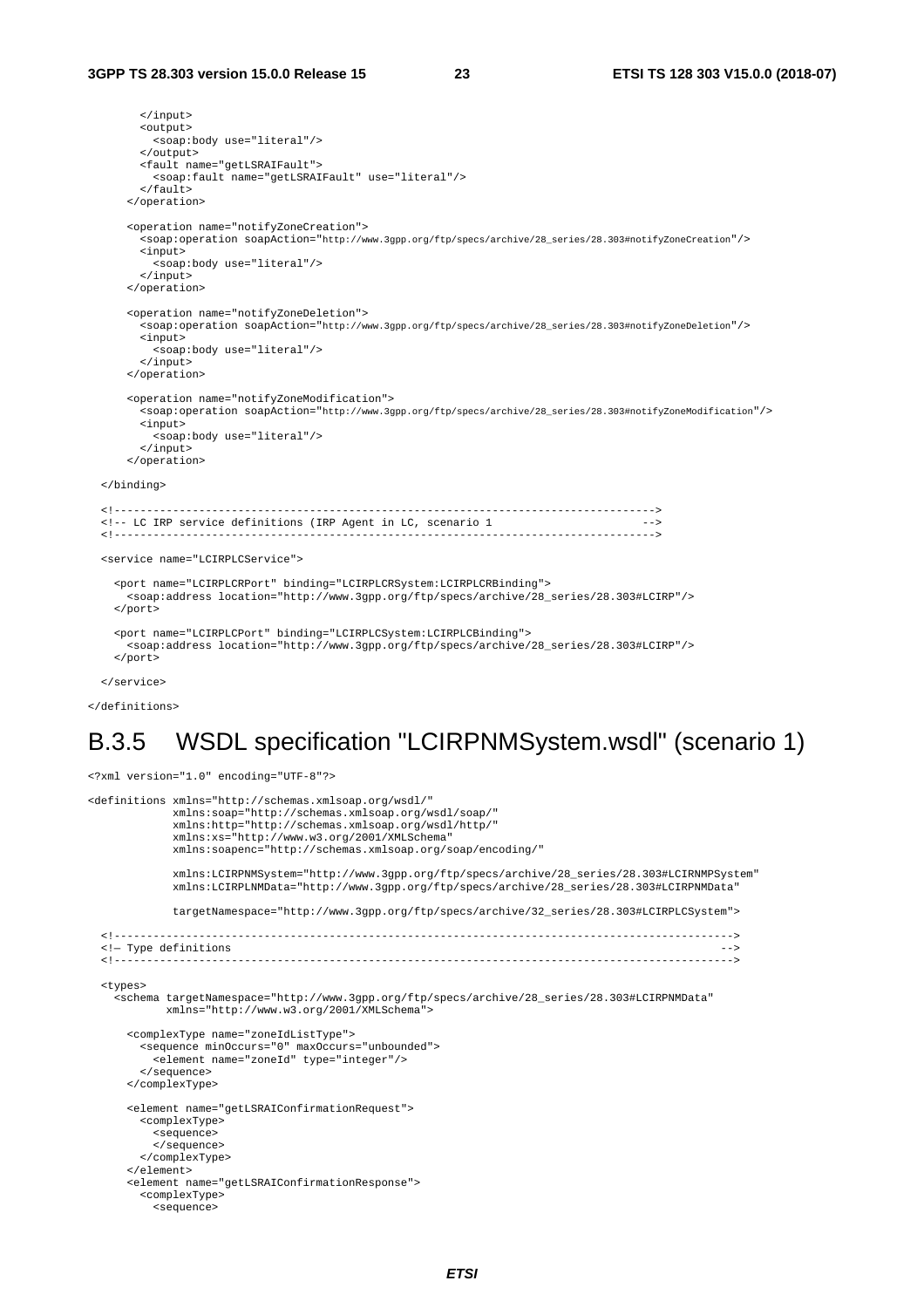<element name="confirmedZoneList" type="LCIRPNNMData:zoneIdListType"/> </sequence> </complexType> </element> <element name="getLSRAIConfirmationFault"> <complexType> <choice> <element name="cause" type="integer"/> </choice> </complexType> </element> <element name="notifyLSRAIConfirmation"> <complexType> <sequence> <element name="confirmedZoneList" type="LCIRPNNMData:zoneIdListType"/> </sequence> </complexType> </schema> </types> <!----------------------------------------------------------------------------------------------->  $\leftarrow$  - Message definitions <!-----------------------------------------------------------------------------------------------> <message name="getLSRAIConfirmationRequest"> <part name="parameter" element="LCRPNMData:getLSRAIConfirmationRequest"/> </message> <message name="getLSRAIConfirmationResponse"> <part name="parameter" element="LCIRPNMData:getLSRAIConfirmationResponse"/> </message> <message name="getLSRAIConfirmationFault"> <part name="parameter" element="LCIRPNMData:getLSRAIConfirmationFault"/> </message> <message name="notifyLSRAIConfirmationRequset"> <part name="parameter" element="LCRPNMData:notifyZoneConfirmation"/> </message> <!-----------------------------------------------------------------------------------------------> <!- Port type definitions <!-----------------------------------------------------------------------------------------------> <portType name="LCIRPNMPortType"> <operation name="getLSRAIConfirmation"> <input message="LCIRPNMSystem:getLSRAIConfirmationRequest"/> <output message="LCIRPNMSystem:getLSRAIConfirmationResponse"/> <fault name="getLSRAIConfirmationFault" message="LCIRPNMSystem:getLSRAIConfirmationFault"/> </operation> <operation name="notifyLSRAIConfirmation"> .<br><input message="LCIRPNMSystem:notifyLSRAIConfirmationRequest"/> </operation> </portType> <!----------------------------------------------------------------------------------------------->  $\leftarrow$  - Bindings <!-----------------------------------------------------------------------------------------------> <binding name="LCIRPNMBinding" type="LCIRPNMSystem:LCIRPNMPortType"> <soap:binding style="document" transport="http://schemas.xmlsoap.org/soap/http"/> <operation name="getLSRAIConfirmation"> <soap:operation soapAction="http://www.3gpp.org/ftp/specs/archive/28\_series/28.303#getLSRAIConfirmation"/> <input> <soap:body use="literal"/> </input> <output> <soap:body use="literal"/> </output> <fault name="getLSRAIConfirmationFault"> <soap:fault name="getLSRAIConfirmationFault" use="literal"/> </fault> </operation> <operation name="notifyLSRAIConfirmation"> <soap:operation soapAction="http://www.3gpp.org/ftp/specs/archive/28\_series/28.303#notifyZoneConfirmation"/> <input> <soap:body use="literal"/> </input> </operation> </binding> <!----------------------------------------------------------------------------------->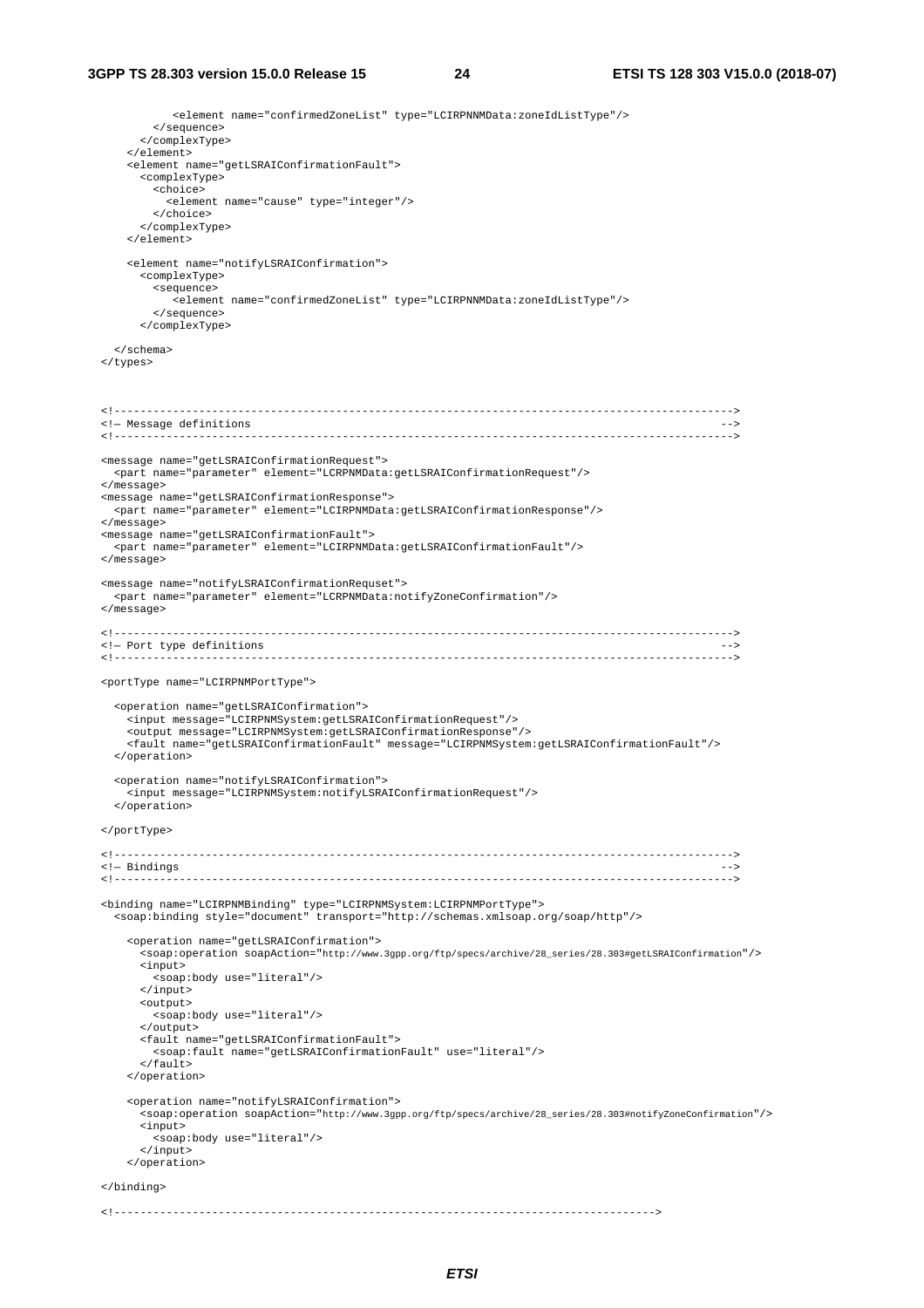```
 <!-- LC IRP service definitions (IRP Agent in NM, scenario 1 --> 
                                                      <!-----------------------------------------------------------------------------------> 
 <service name="LCIRPNMService"> 
   <port name="LCIRPNMPort" binding="LCIRPNMSystem:LCIRPNMBinding">
```

```
 <soap:address location="http://www.3gpp.org/ftp/specs/archive/28_series/28.303#LCIRP"/> 
 </port>
```
</service>

</definitions>

### B.3.6 WSDL specification "LCIRPLCSystem.wsdl" (scenario 2)

<?xml version="1.0" encoding="UTF-8"?>

```
<definitions xmlns="http://schemas.xmlsoap.org/wsdl/" 
               xmlns:soap="http://schemas.xmlsoap.org/wsdl/soap/" 
               xmlns:http="http://schemas.xmlsoap.org/wsdl/http/" 
               xmlns:xs="http://www.w3.org/2001/XMLSchema" 
               xmlns:soapenc="http://schemas.xmlsoap.org/soap/encoding/" 
               xmlns:LCIRPLCSystem="http://www.3gpp.org/ftp/specs/archive/28_series/28.303#LCIRPLCSystem" 
               xmlns:LCIRPLCData="http://www.3gpp.org/ftp/specs/archive/28_series/28.303#LCIRPLCData" 
               xmlns:LCIRPLCRSystem="http://www.3gpp.org/ftp/specs/archive/28_series/28.303#LCIRPLCRSystem" 
               targetNamespace="http://www.3gpp.org/ftp/specs/archive/32_series/28.303#LCIRPLCSystem"> 
   <!-----------------------------------------------------------------------------------------------> 
   <!— Type definitions --> 
                             <!-----------------------------------------------------------------------------------------------> 
   <types> 
     <schema targetNamespace="http://www.3gpp.org/ftp/specs/archive/28_series/28.303#LCIRPLCData" 
              xmlns="http://www.w3.org/2001/XMLSchema"> 
       <complexType name = "lSACellType"> 
          <sequence> 
            <element name="attributes" minOccurs="0"> 
              <complexType> 
                <sequence> 
                  <element name="cellId" type="string"/> 
                   <element name="geographicalArea" type="anyType"/> 
                  <element name="maxAllowedEIRP" type="integer"/> 
                   <element name="minAllowedEIRP" type="integer"/> 
 <element name="maxAllowedAntennaAltitude" type="integer"/> 
 <element name="minAllowedAntennaAltitude" type="integer"/> 
<element name="maxAllowedAntennaTilt" type="integer"/><br><element name="minAllowedAntennaTilt" type="integer"/>
                   <element name="antennaPatternLabel" type="string"/> 
                   <element name="antennaType" type="string"/> 
                </sequence> 
              </complexType> 
            </element> 
          </sequence> 
       </complexType> 
 <complexType name="lSACellsType"> 
 <sequence minOccurs="0" maxOccurs="unbounded"> 
            <element name="lSACell" type="lSACellType"/> 
          </sequence> 
       </complexType> 
       <complexType name = "cellConstraintsType"> 
          <sequence> 
            <element name="attributes" minOccurs="0"> 
              <complexType> 
                <sequence> 
                  <element name="cellId" type="string"/> 
<element name="maxAllowedEIRP" type="integer"/><br><element name="maxLeadTime" type="integer"/>
                </sequence> 
              </complexType> 
            </element> 
          </sequence> 
       </complexType> 
       <complexType name="cellsConstraintsType"> 
          <sequence minOccurs="0" maxOccurs="unbounded"> 
            <element name="cellConstraints" type="cellConstraintsType"/> 
          </sequence> 
       </complexType> 
       <element name="cellsUpdateRequest"> 
         <complexType>
```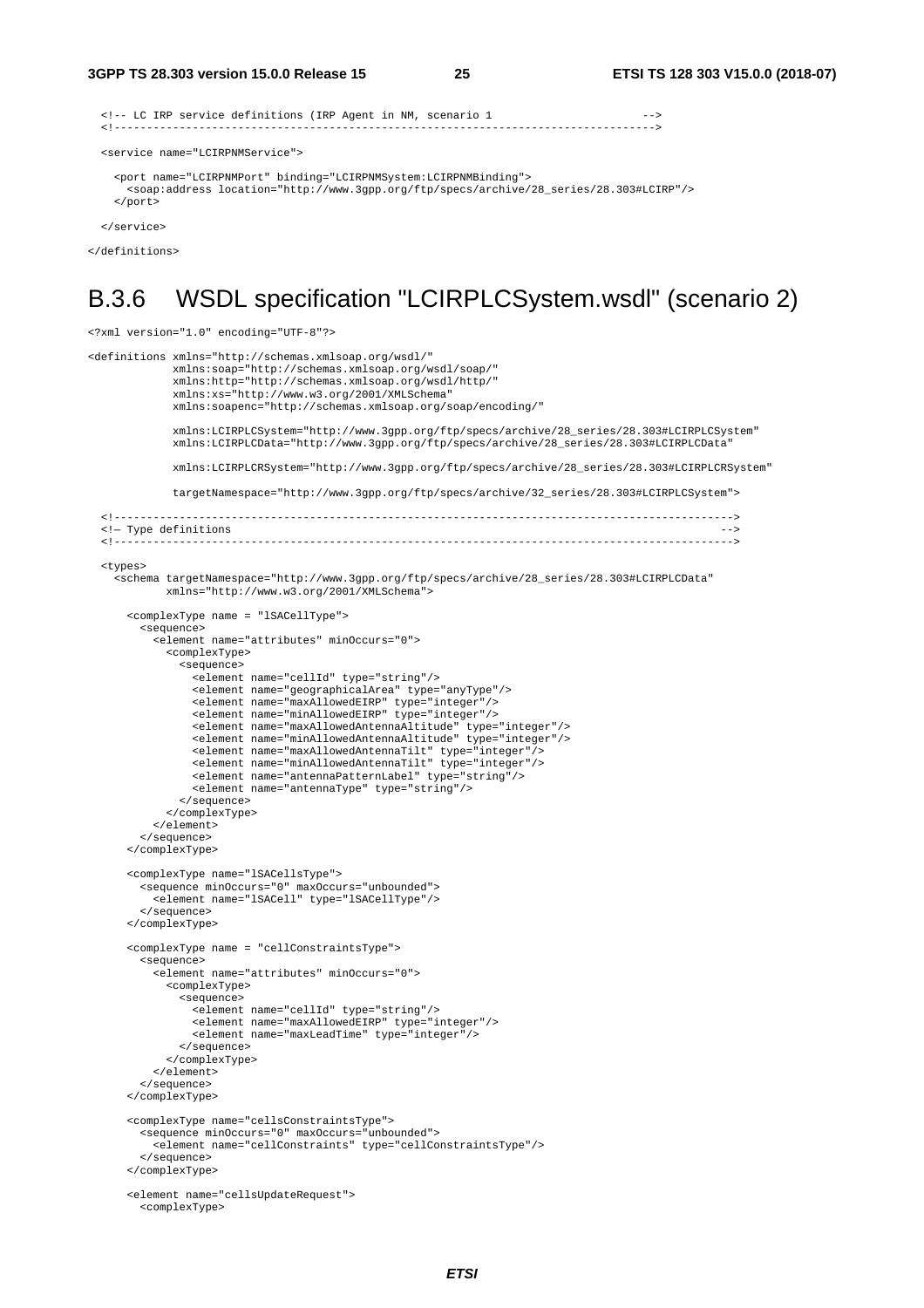#### **3GPP TS 28.303 version 15.0.0 Release 15 26 ETSI TS 128 303 V15.0.0 (2018-07)**

<sequence>

 <element name="addedLSACells" type="lSACellSType" minOccurs="0"/> <element name="modifiedCells" type="lSACellSType" minOccurs="0"/> <element name="removedCells" type="lSACellsType" minOccurs="0"/> </sequence> </complexType> </element> <element name="cellsUpdateResponse"> <complexType> <sequence> </sequence> </complexType> </element> <element name="cellsUpdateFault"> <complexType> <choice> <element name="cause" type="integer"/> </choice> </complexType> </element> <element name="cellsConstraintsSatisfiedRequest"> <element name="cellsConstraints" type="cellsConstraintsType"/> <sequence> </sequence> </complexType> </element> <element name="cellsConstraintsSatisfiedResponse"> <complexType> <sequence> </sequence> </complexType> </element> <element name="cellsConstraintsSatisfiedFault"> <complexType> <choice> <element name="cause" type="integer"/> </choice> </complexType> </element> </schema> </types> <!-----------------------------------------------------------------------------------------------> <!- Message definitions  $\overline{\phantom{a}}$  <!-----------------------------------------------------------------------------------------------> <message name="cellsUpdateRequest"> <part name="parameter" element="LCRPLCData:cellsUpdateRequest"/> </message> <message name="cellsUpdateResponse"> <part name="parameter" element="LCIRPLCData:cellsUpdateResponse"/> </message> <message name="cellsUpdateFault"> <part name="parameter" element="cellsUpdateFault"/> </message> <message name="cellsConstraintsSatisfiedRequest"> <part name="parameter" element="LCRPLCData:cellsConstraintsSatisfiedRequest"/> </message> <message name="cellsConstraintsSatisfiedResponse"> <part name="parameter" element="LCIRPLCData:cellsConstraintsSatisfiedResponse"/> </message> <message name="cellsConstraintsSatisfiedFault"> <part name="parameter" element="cellsConstraintsSatisfiedFault"/> </message> <!-----------------------------------------------------------------------------------------------> <!— Port type definitions --> <!-----------------------------------------------------------------------------------------------> <portType name="LCIRPLCPortType"> <operation name="cellsUpdate"> <input message="LCIRPLCSystem:cellsUpdateRequest"/> <output message="LCIRPLCSystem:cellsUpdateResponse"/> <fault name="cellsUpdateFault" message="LCIRPLCSystem:cellsUpdateFault"/> </operation> <operation name="cellsConstraintsSatisfied"> <input message="LCIRPLCSystem:cellsConstraintsSatisfiedRequest"/> <output message="LCIRPLCSystem:cellsConstraintsSatisfiedResponse"/> <fault name="cellsConstraintsSatisfiedFault" message="LCIRPLCSystem:cellsConstraintsSatisfiedFault"/> </operation> </portType> <!----------------------------------------------------------------------------------------------->  $\leftarrow$  - Bindings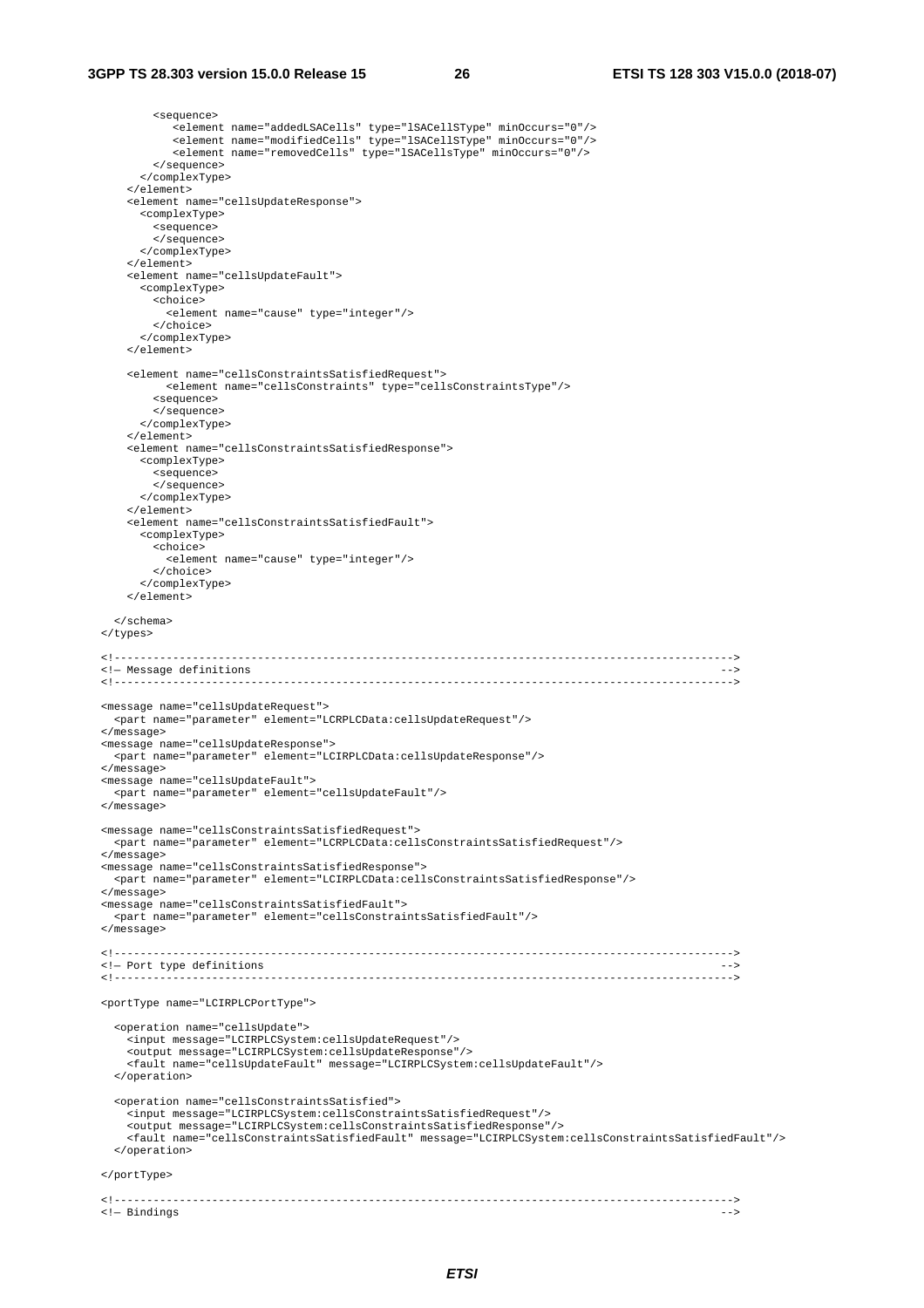<!-----------------------------------------------------------------------------------------------> <binding name="LCIRPLCBinding" type="LCIRPLCSystem:LCIRPLCPortType"> <soap:binding style="document" transport="http://schemas.xmlsoap.org/soap/http"/> <operation name="cellsUpdate"> <soap:operation soapAction="http://www.3gpp.org/ftp/specs/archive/28\_series/28.303#cellsUpdate"/> <input> <soap:body use="literal"/> </input> <output> <soap:body use="literal"/> </output> <fault name="cellsUpdateFault"> <soap:fault name="cellsUpdateFault" use="literal"/> </fault> </operation> <operation name="cellsConstraintsSatisfied"> <soap:operation soapAction="http://www.3gpp.org/ftp/specs/archive/28\_series/28.303# cellsConstraintsSatisfied "/> <input> <soap:body use="literal"/> </input> <output> <soap:body use="literal"/> </output> <fault name="cellsConstraintsSatisfiedFault"> <soap:fault name="cellsConstraintsSatisfiedFault" use="literal"/> </fault> </operation> </binding> <!-----------------------------------------------------------------------------------> <!-- LC IRP service definitions (IRP Agent in LC, scenario 2 --> <!-----------------------------------------------------------------------------------> <service name="LCIRPLCService"> <port name="LCIRPLCRPort" binding="LCIRPLCRSystem:LCIRPLCRBinding"> <soap:address location="http://www.3gpp.org/ftp/specs/archive/28\_series/28.303#LCIRP"/> </port> <port name="LCIRPLCPort" binding="LCIRPLCSystem:LCIRPLCBinding"> <soap:address location="http://www.3gpp.org/ftp/specs/archive/28\_series/28.303#LCIRP"/> </port>

</service>

</definitions>

# B.3.7 WSDL specification "LCIRPNMSystem.wsdl" (scenario 2)

<?xml version="1.0" encoding="UTF-8"?>

```
<definitions xmlns="http://schemas.xmlsoap.org/wsdl/" 
              xmlns:soap="http://schemas.xmlsoap.org/wsdl/soap/" 
              xmlns:http="http://schemas.xmlsoap.org/wsdl/http/" 
              xmlns:xs="http://www.w3.org/2001/XMLSchema" 
              xmlns:soapenc="http://schemas.xmlsoap.org/soap/encoding/" 
              xmlns:LCIRPNMSystem="http://www.3gpp.org/ftp/specs/archive/28_series/28.303#LCIRNMPSystem" 
              xmlns:LCIRPLNMData="http://www.3gpp.org/ftp/specs/archive/28_series/28.303#LCIRPNMData" 
              targetNamespace="http://www.3gpp.org/ftp/specs/archive/32_series/28.303#LCIRPLCSystem"> 
   <!-----------------------------------------------------------------------------------------------> 
   <!— Type definitions --> 
                          <!-----------------------------------------------------------------------------------------------> 
   <types> 
 <schema targetNamespace="http://www.3gpp.org/ftp/specs/archive/28_series/28.303#LCIRPNMData" 
 xmlns="http://www.w3.org/2001/XMLSchema"> 
       <complexType name = "cellConstraintsType"> 
         <sequence> 
           <element name="attributes" minOccurs="0"> 
             <complexType> 
               <sequence> 
                 <element name="cellId" type="string"/> 
                 <element name="maxAllowedEIRP" type="integer"/> 
                 <element name="maxLeadTime" type="integer"/> 
               </sequence> 
             </complexType> 
           </element> 
         </sequence> 
       </complexType>
```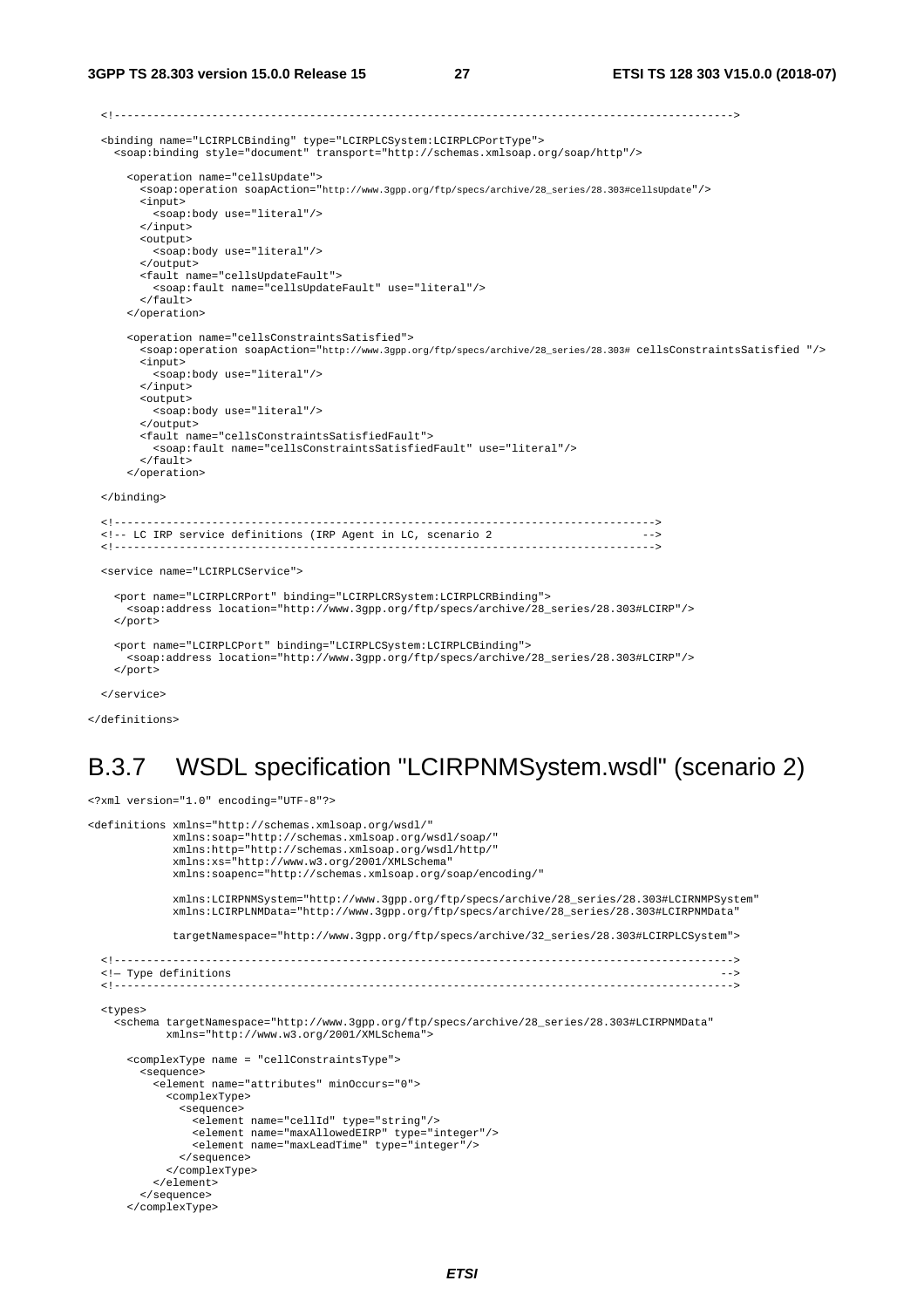```
 <complexType name="cellsConstraintsType"> 
         <sequence minOccurs="0" maxOccurs="unbounded"> 
           <element name="cellConstraints" type="cellConstraintsType"/> 
         </sequence> 
       </complexType> 
       <element name="cellsConstraintsUpdateRequest"> 
         <complexType> 
           <sequence> 
             <element name="cellsConstraints" type="cellsConstraintsType"/> 
           </sequence> 
         </complexType> 
       </element> 
       <element name="cellsConstraintsUpdateResponse"> 
         <complexType> 
           <sequence> 
           </sequence> 
         </complexType> 
       </element> 
       <element name="cellsConstraintsUpdateFault"> 
         <complexType> 
           <choice> 
             <element name="cause" type="integer"/> 
           </choice> 
         </complexType> 
       </element> 
     </schema> 
  </types> 
  <!-----------------------------------------------------------------------------------------------> 
  \leftarrow - Message definitions
                            <!-----------------------------------------------------------------------------------------------> 
 <message name="cellsConstraintsUpdateRequest"> 
 <part name="parameter" element="LCRPNMData:cellsConstraintsUpdateRequest"/> 
   </message> 
   <message name="cellsConstraintsUpdateResponse"> 
    <part name="parameter" element="LCIRPNMData:cellsConstraintsUpdateResponse"/> 
   </message> 
   <message name="cellsConstraintsUpdateFault"> 
     <part name="parameter" element="LCIRPNMData:cellsConstraintsUpdateFault"/> 
  </message> 
  <!-----------------------------------------------------------------------------------------------> 
  <!— Port type definitions --> 
  <!-----------------------------------------------------------------------------------------------> 
  <portType name="LCIRPNMPortType"> 
     <operation name="cellsConstraintsUpdate"> 
       <input message="LCIRPNMSystem:cellsConstraintsUpdateRequest"/> 
 <output message="LCIRPNMSystem:cellsConstraintsUpdateResponse"/> 
 <fault name="getLSRAIConfirmationFault" message="LCIRPNMSystem:cellsConstraintsUpdateFault"/> 
     </operation> 
  </portType> 
   <!-----------------------------------------------------------------------------------------------> 
 <!- Bindings<br> <!----------
                        <!-----------------------------------------------------------------------------------------------> 
 <binding name="LCIRPNMBinding" type="LCIRPNMSystem:LCIRPNMPortType"> 
 <soap:binding style="document" transport="http://schemas.xmlsoap.org/soap/http"/> 
       <operation name="getLSRAIConfirmation"> 
         .<br><soap:operation soapAction="http://www.3gpp.org/ftp/specs/archive/28_series/28.303#cellsConstraintsUpdate"/>
         <input> 
           <soap:body use="literal"/> 
         </input> 
         <output> 
           <soap:body use="literal"/> 
          </output> 
         <fault name="cellsConstraintsUpdateFault"> 
           <soap:fault name="cellsConstraintsUpdateFault" use="literal"/> 
         </fault> 
       </operation> 
   </binding> 
   <!-----------------------------------------------------------------------------------> 
   <!-- LC IRP service definitions (IRP Agent in NM, scenario 2 --> 
 <!-----------------------------------------------------------------------------------> 
   <service name="LCIRPNMService"> 
     <port name="LCIRPNMPort" binding="LCIRPNMSystem:LCIRPNMBinding"> 
       <soap:address location="http://www.3gpp.org/ftp/specs/archive/28_series/28.303#LCIRP"/> 
     </port>
```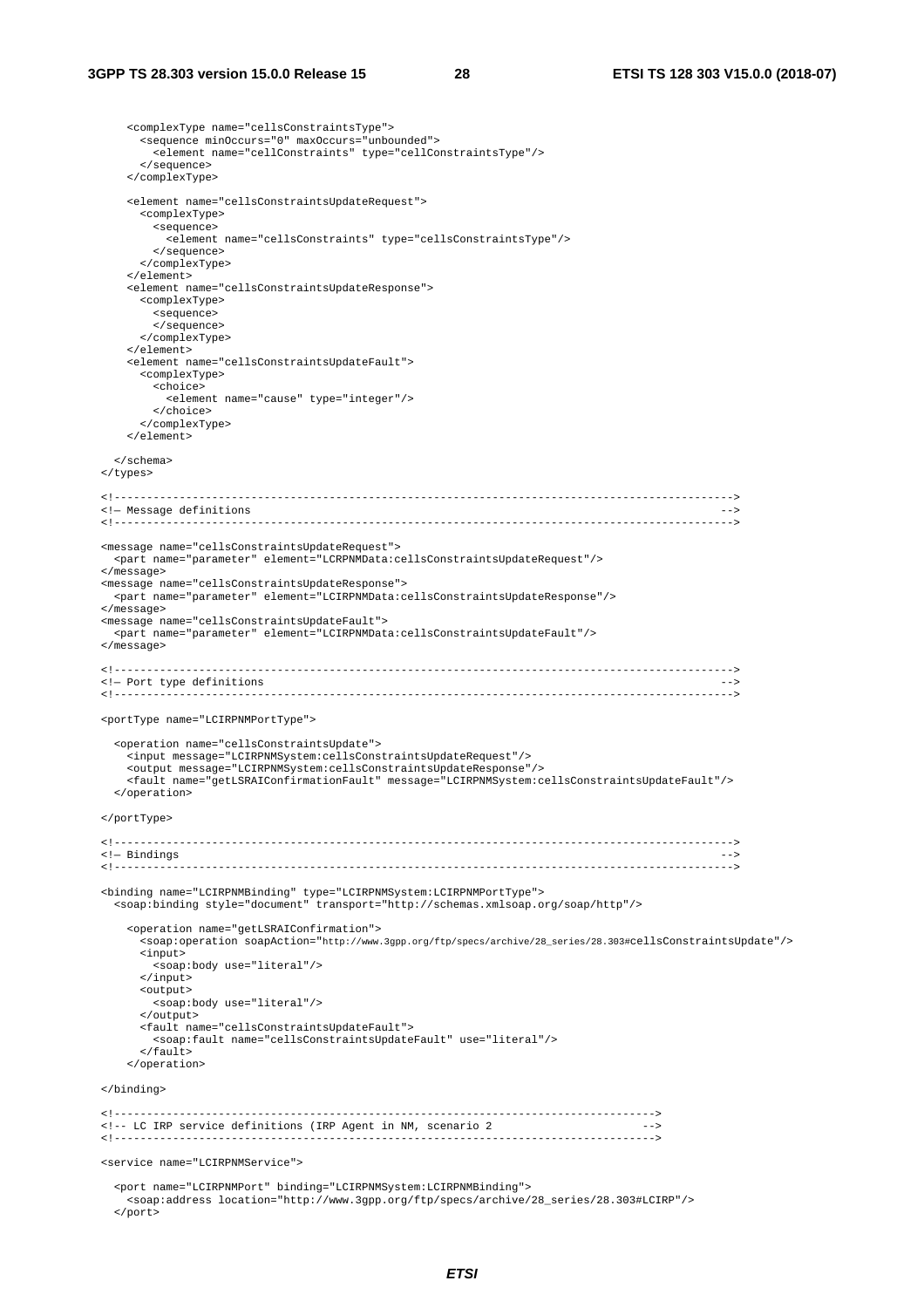#### **3GPP TS 28.303 version 15.0.0 Release 15 29 ETSI TS 128 303 V15.0.0 (2018-07)**

</service>

</definitions>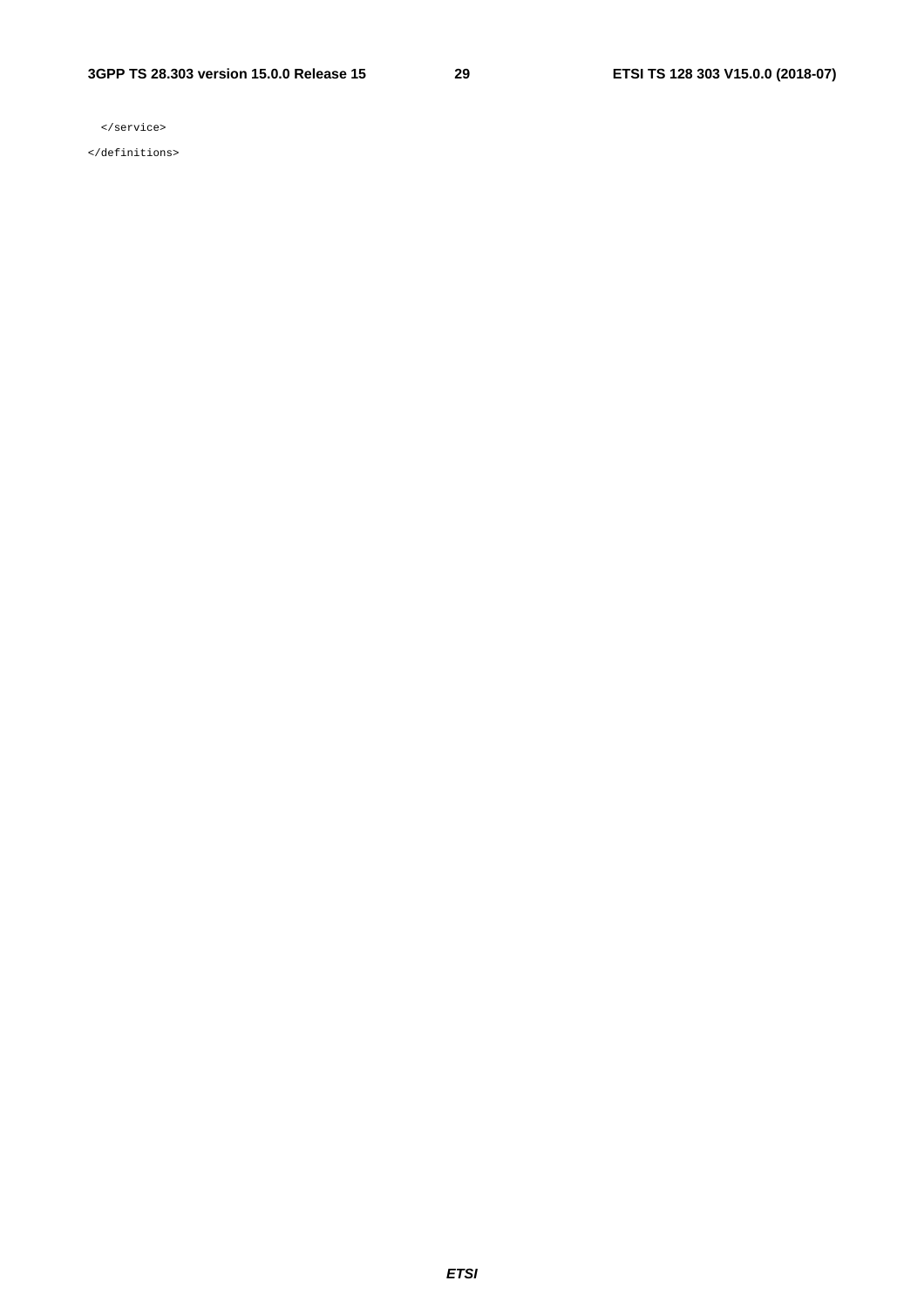# Annex C (informative): Change history

|             | <b>Change history</b>    |             |            |  |  |                                        |            |
|-------------|--------------------------|-------------|------------|--|--|----------------------------------------|------------|
| <b>Date</b> | Meeting                  | <b>TDoc</b> | <b>ICR</b> |  |  | <b>Rev Cat Subject/Comment</b>         | <b>New</b> |
|             |                          |             |            |  |  |                                        | version    |
| 2017-06     | SA#76                    | SP-170471   |            |  |  | Presented for information and approval | 1.0.0      |
| 2017-06     | SA#76                    |             |            |  |  | Upgrade to change control version      | 14.0.0     |
| 2018-06     | $\overline{\phantom{0}}$ | -           |            |  |  | Update to Rel-15 version (MCC)         | 15.0.0     |